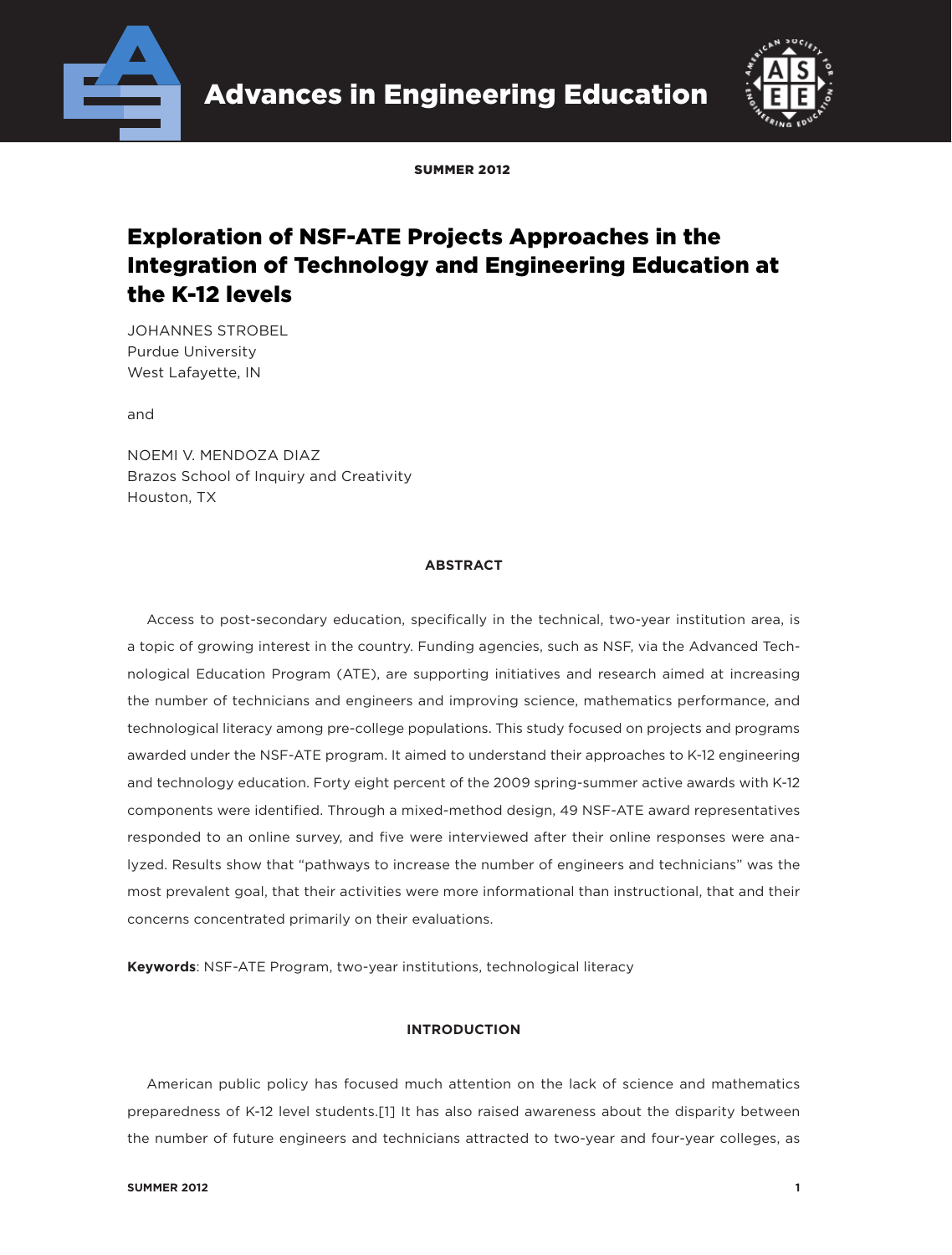

well as the number of jobs available and projected in these areas. [2, 3] Additionally, some authors have emphasized the need to improve technological literacy for all citizens through technology and engineering education at the K-12 levels. [4, 5]

Since October of 1992, the National Science Foundation's Advanced Technological Education (ATE) program has funded centers of excellence and projects devoted to "establish a national advanced technician program, utilizing the resources of the Nation's two-year associate-degree-granting colleges". [6] According to NSF's website, in the spring-summer of 2009, there were 261 active awards related to ATE. Many ATE Centers and Projects incorporate elements targeting K-12 schools. Objectives of these efforts range from enriching community college elementary education courses with technology and engineering [7] to increasing the number, quality, and diversity of teachers in the service area, especially in mathematics, science, and technology. [8] Because of the differences in the missions of ATE Centers and Projects, uniform instruments that assess their effectiveness in relation to those missions and how they integrate technology and engineering education at the K-12 levels are missing.

Every year, Western Michigan University's Evaluation Center conducts a survey that targets ATE-Principal Investigators titled "ATE Survey". [9] The survey collects program information related to background, articulation agreements, organizational practices, collaborations, materials development, professional development, and program improvement; all of these being important aspects of the ATE program. Twelve (12) of the 68 total questions in the survey are related to K-12, comprising only 17% of the survey. At the K-12 levels, the survey incorporates questions related to secondary education primarily in regards to articulation agreements, materials development, professional development, and program improvement. Additionally, K-12 level related questions are embedded and subsumed in multi-level questions. These questions and the associated results neither allow nor provide a more detailed picture of the K-12 engagement of ATE projects.

The need for collecting more granular/specific data and increasing the understanding of influences of ATE in populations related to K-12 grade levels is apparent. Capitalizing on Mendoza Diaz and Cox's [10] analysis of K-12 engineering education efforts in four-year-baccalaureate-degree-granting colleges, and the Evaluation Center's ATE Survey, this paper presents results from a research project, which used spring-summer of 2009 active award ATE (centers and projects) data to assess similar efforts in two-year associate-degree-granting colleges. Additionally, this paper provides information concerning ways the ATE community is integrating technology and engineering education into K-12 programs for the betterment of both practice and research.<sup>-</sup>

#### **Goals and Research Questions**

The goals of this study are to:

(a) Construct a knowledge base of K-12 technology and engineering education efforts in ATE active awards that would serve as a foundation for further investigations.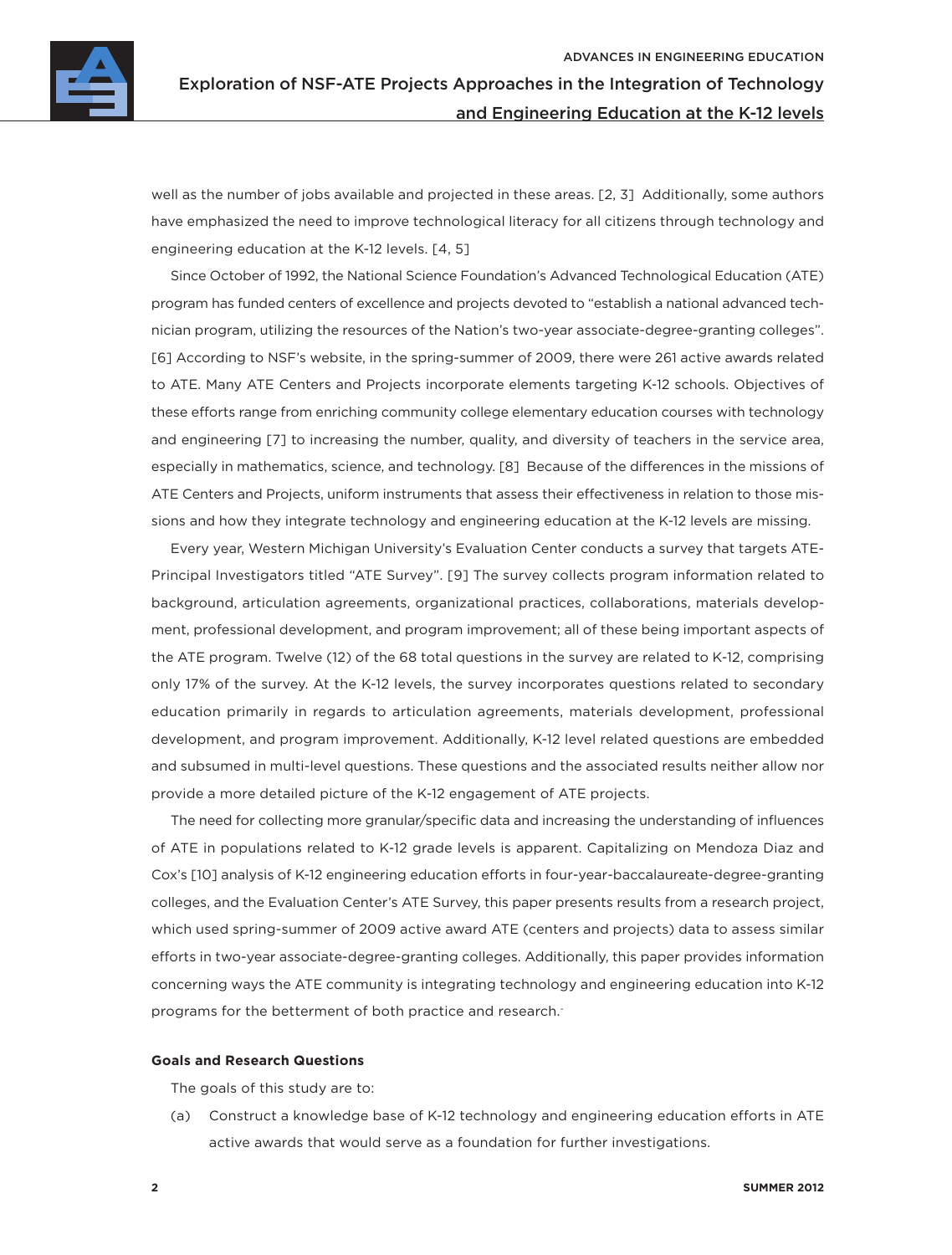

- (b) Develop a "road map" via the survey reports that would inform ATE awardees and other interested parties about implications for both practice and research.
- (c) Inform ATE awardees about efforts and perceived success of other ATE awardees.

The overarching research questions of the study are:

- 1. How are Technology and/or Engineering Education incorporated in ATE-K-12 initiatives?
- 2. How is the effectiveness of these initiatives perceived by ATE representatives?
- 3. How are both technology and engineering education K-12 interventions and perceived effectiveness related?

#### **LITERATURE REVIEW AND BACKGROUND**

Literature about K-12 efforts in engineering and technology education is abundant. The majority of publications report K-12 activities organized by college and universities conducive to the recruitment of students into engineering and technology paths. Via an extensive literature review, Mendoza-Diaz and Cox [10] identified key aspects of K-12 engineering and technology initiatives. Table 1 presents a summary of these key aspects.

A specific review of the *Journal of STEM* education reveals the validity of this framework. In recent years, *JSTEM* has given attention to secondary and outreach activities via (a) a guideline of outreach through a primer to K-4 Education [11], (b) a paper providing information about the guidelines of Project 2061 of the American Association for the Advancement of Science (AAAS) [12], (c) one paper containing anecdotic information of Tufts University's work with Elementary audiences using the LEGO and ROBOLAB [13], (d) another paper with anecdotic information of Model-Eliciting Activities at the high school level [14], and (e) two more in-depth studies of initiatives at the high school levels for the purpose of recruiting students [15,16]

At this point it is worth noting most published materials were related to the works of four-year college institutions. Not systematically understanding career advancement at two-year college institutions, and their outreach efforts into the K-12 area, is a deep concern not only for understanding the landscape, but also sharing best practices.

About the aspect of the impact of the Advanced Technological Education (ATE) Program -with a known and mandated emphasis on two-year college institutions-, the literature reports the perspective of integration of academic and vocational education [17], the perspective of effective evaluation [18], sustainability [19], and articulation agreements.[20]

Bailey and Matsuzuka [17] engaged in a rigorous analysis of ATE integration of academic and vocational goals via a case study involving collaborating high schools and four-year institutions. They identified major activities of ten ATE awarded community colleges. Included in their activities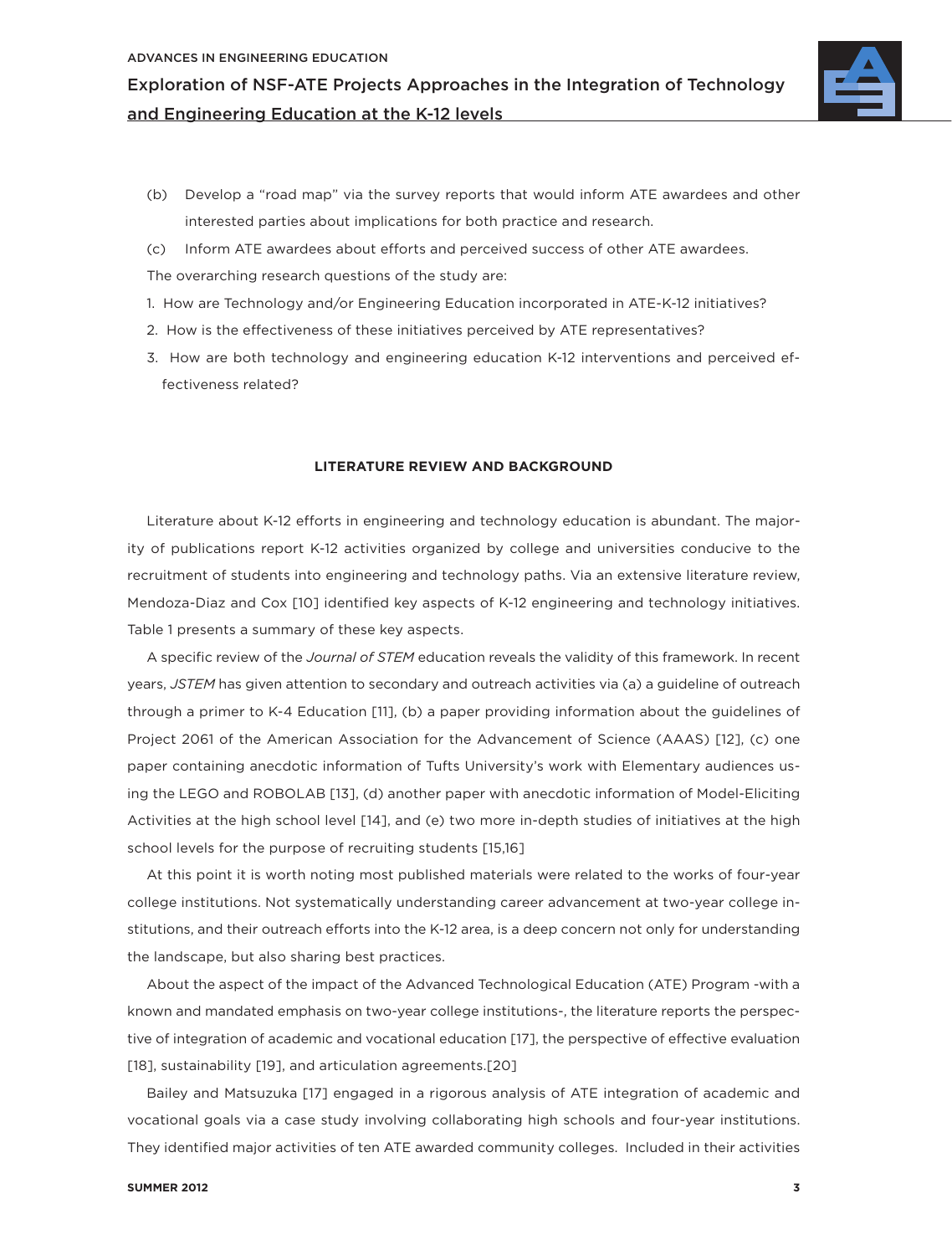

Exploration of NSF-ATE Projects Approaches in the Integration of Technology

### and Engineering Education at the K-12 levels

| Overarching agenda                                                           | • Pathways to increase the number of engineers<br>• Math & Science achievement improvement<br>• Technological literacy improvement                                                    |  |  |  |  |
|------------------------------------------------------------------------------|---------------------------------------------------------------------------------------------------------------------------------------------------------------------------------------|--|--|--|--|
| <b>Nature of the Engineering Education</b><br><b>Program or Intervention</b> | • Teacher Professional Development or Outreach<br>activity<br>• Engineering Design Process<br>• Hands-on Math & Science<br>• Engineering Disciplines                                  |  |  |  |  |
| <b>Assessment Method</b>                                                     | Descriptive and Quasi-experimental (pre- and post-tests)                                                                                                                              |  |  |  |  |
| <b>Object of Study/Unit of Analysis</b>                                      | • Students' attitudes and knowledge<br>• Teachers' attitudes and knowledge<br>• Principals' perceptions<br>• Parents' perceptions<br>• University students' perceptions<br>• Students |  |  |  |  |
| Population                                                                   | • Teachers<br>• Parents and caregivers<br>• Principals                                                                                                                                |  |  |  |  |
| <b>Informing Theory</b>                                                      | • Constructivism (Constructionism, Guided Inquiry,<br>Communities of Practice)<br>• Self-efficacy                                                                                     |  |  |  |  |
| <b>Standards Addressed</b>                                                   | • National and State Mathematics, Science and<br>Technology<br>• Massachusetts Technology/Engineering                                                                                 |  |  |  |  |

were (a) curriculum development, (b) professional development, and (c) awareness and pathway development to recruit high school students.

Zinser and Hanssen [20], from the Evaluation Center, used data from the annual 2004 and 2005 surveys (covering 97% and 98% of all ATE awardees of each year) to identify how articulation between two and four-year colleges was taking place. Benefits of these articulations included (a) transferability, (b) improvement in student services, and (c) improvement of relationships among institutions.

Lawrenz, Keiser, and Lavoie [19] focused on the sustainability of ATE awards. Results of the Evaluation Center's 2000 National Survey served as a point of entry. Thirteen projects were selected for site visits. Collaboration, program improvement, and professional development were the areas identified as critical and substantive in the sustainability of ATE awards. Newer versions of the National Survey reflect these results by incorporating questions related to them in the Evaluation of ATE projects and centers. In a follow-up study, Lawrenz, Gullickson, and Toal [18] report the evaluation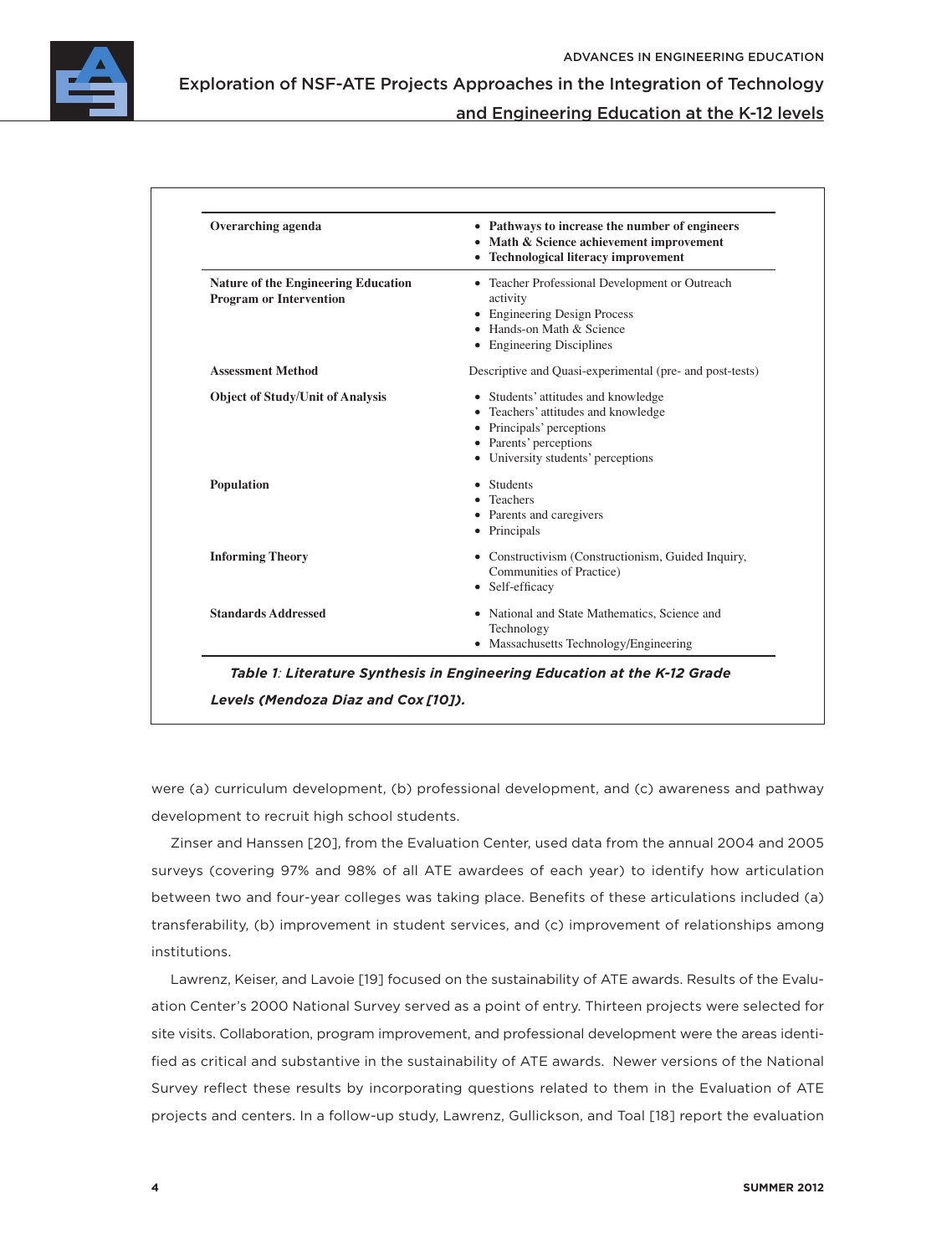

of the ATE program encompassing the 1999-2006 time period. Different dissemination avenues are mentioned such as brochures, videoconferences, and presentation in ATE Principal Investigators Conferences (with associated proceedings). How the evaluation has evolved over the years, and how different stakeholders have afforded opportunities to refine the Evaluation Centers' Survey, are both the focal points in this study.

In the fall of 2000, the *Journal of Technology Education* featured an article of NSF funded projects. [21] The article reported on a study conducted during a special conference organized after the 1998 Advanced Technological Education (ATE) conference. The post-conference study had the purpose of finding strategies for obtaining funds and involved PIs of NSF funded projects. With a survey of 18 questions and observations, the authors explored (a) suggestions that were most helpful in obtaining initial NSF funding, (b) hurdles encountered during proposal development, (c) barriers that discourage technology education-related grant writers from developing NSF proposals, and (d) reasons to write NSF proposals. They concluded that among other issues, "The synergy generated across disciplinary boundaries should be encouraged...the problem of low self-confidence in grant writing needs to be addressed…and NSF requires the involvement of elementary and/or secondary teachers in Instructional Materials Development and Advanced Technological Education projects." [22]

Revisiting the key aspects of the Evaluation Center's ATE Survey [9], this study took the following aspects into consideration:

- Background
- Articulation Agreements
- Organizational Practices
- Collaborations
- Materials Development
- Professional Development
- Program Improvement

#### **THEORETICAL BACKGROUND**

In addition to the aforementioned frameworks, this study considered the concerns of leaders of ATE projects. For the purpose of generating a better informed investigation, the researchers used the theoretical framework known as Concerns-Based Adoption Model (CBAM). In CBAM, *Concern*  is defined as, "the composite representation of feelings, preoccupation, thought, and consideration given to a particular issue or task." [23] CBAM was developed originally by the Research and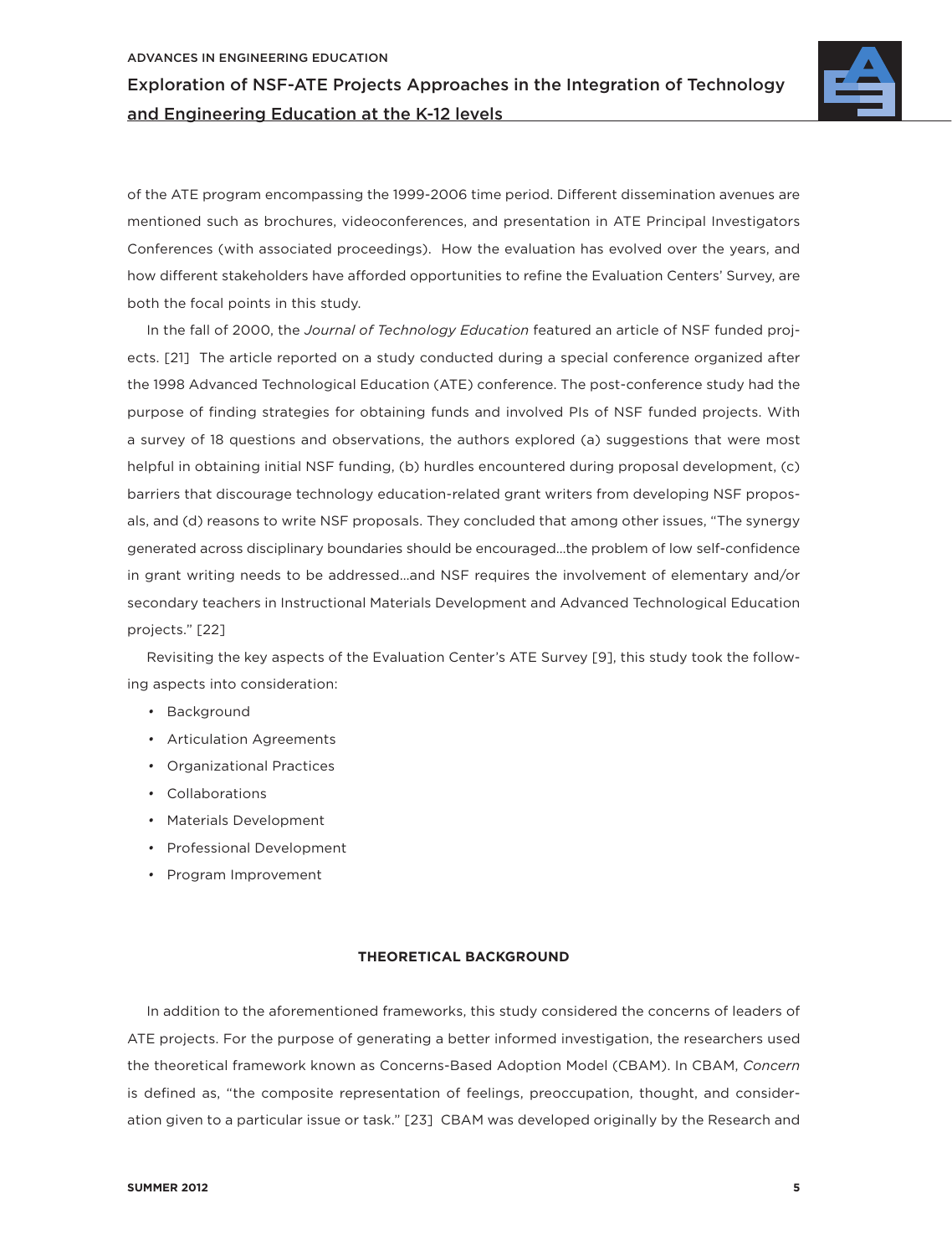

Development Center for Teacher Education at the University of Texas-Austin [24] and was conceived specifically for school settings using terminology as relevant to audiences such as teachers and principals.

The CBAM model is composed of six elements, (1) Change Facilitator, (2) Resource System, (3) Stages of Concern, (4) Levels of Use, (5) Innovation Configuration, and (6) User System Culture and Environment. The stages of concern element, on which the emphasis of this study is placed, is a dimension of CBAM that, "addresses how teachers and others perceive an innovation and how they feel about it."[25] The seven stages of concern of CBAM are *awareness, informational, personal, management, consequence, collaboration*, and *refocusing*. Table 2 describes these stages.

In summary, within this panoramic view of ATE literature, the importance of K-12 audiences and activities has been discussed particularly in terms of attracting pre-college audiences and integrating ATE activities in pre-college settings. A content analysis of active ATE awards (conducted by the authors of this study) revealed that approximately half of the active ATE awards have incorporated K-12 components, yet reported literature on K-12 activities and integration is thin. Therefore, it is clearly necessary to explore how the NSF-ATE program is addressing activities aimed at pre-college audiences.

#### **METHODOLOGY**

We recruited representatives of active-awarded NSF ATE centers and projects, one per grant, including program coordinators, outreach coordinators, and principal investigators through convenience sampling. Recruitment involved contacting them via e-mail messages and phone calls "drawing samples that are both easily accessible and willing to participate in a study." [26] We sent an initial e-mail invitation to all active-award principal investigators (approximately 260). We followed-up with personalized e-mail messages sent to specific principal investigators who have used K-12 related keywords in their projects abstracts. We sent approximately 125 personalized e-mail messages inviting investigators to participate. Of these 125 messages, 49 principal investigators or other project representatives (designated by the principal investigators), one per grant, completed the online survey (39% response rate).

Our research design followed a sequential-integrated mixed method approach. A diagram of the design is shown in Figure 1. Phase 1 corresponds to the quantitative part of the research and phase 2 corresponds to the qualitative portion. The analysis of phase 1 informed phase 2 in order "to best understand and explain the research problem." [27]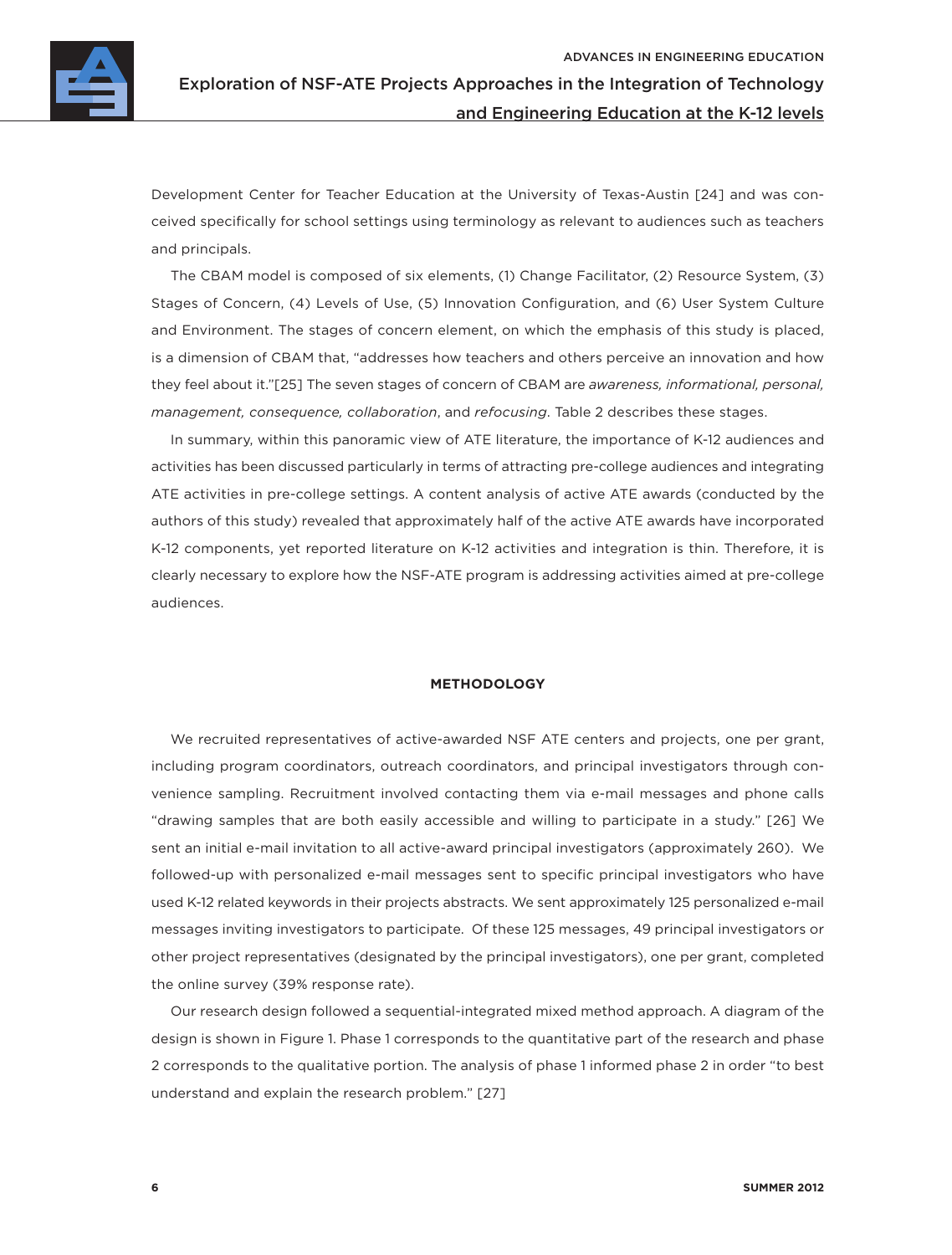

| Awareness     | Indicates small concern or relationship with the innovation                                                                                                            |
|---------------|------------------------------------------------------------------------------------------------------------------------------------------------------------------------|
| Informational | Denotes a concern at a level of general understanding, but personally<br>detached from the innovation.                                                                 |
| Personal      | Represents stakeholder's uncertainties as related to how adequate he/she feels<br>about achieving the demands of the innovation.                                       |
| Management    | Indicates the notice given to the process of applying the innovation in issues<br>related to "efficiency, organizing, managing, scheduling, and time demands".<br>[23] |
| Consequence   | Refers to the notice given to how stakeholders are impacted by the<br>innovation.                                                                                      |
| Collaboration | Denotes how stakeholders coordinate and cooperate with other constituencies<br>in the utilization of the innovation.                                                   |
| Refocusing    | Indicates the possibility of more widely applicable advantages of the<br>innovation for the purpose of adaptation or replacement with a better option.                 |



#### **Instruments**

We developed an online survey, the "Census of K-12 ATE Efforts and ATE Principles of Good Practice-Effectiveness Evaluation", which included 16 question sets. The first group of questions consisted of demographic information. Subsequent question sets asked for information concerning(a) the main goals of the ATE activities (question 2), (b) the major activity areas in ATE projects (question 3 to question 6), (c) the specific student activities (question 7), (d) the audiences ATE activities were aiming for (question 8), (e) the standards addressed by ATE efforts (question 9), (f) their pedagogical perspectives (question 10), (g) their learning objectives (question 11), (h) the assessment approaches (question 12 to question 15), and (i) the concerns of ATE project leaders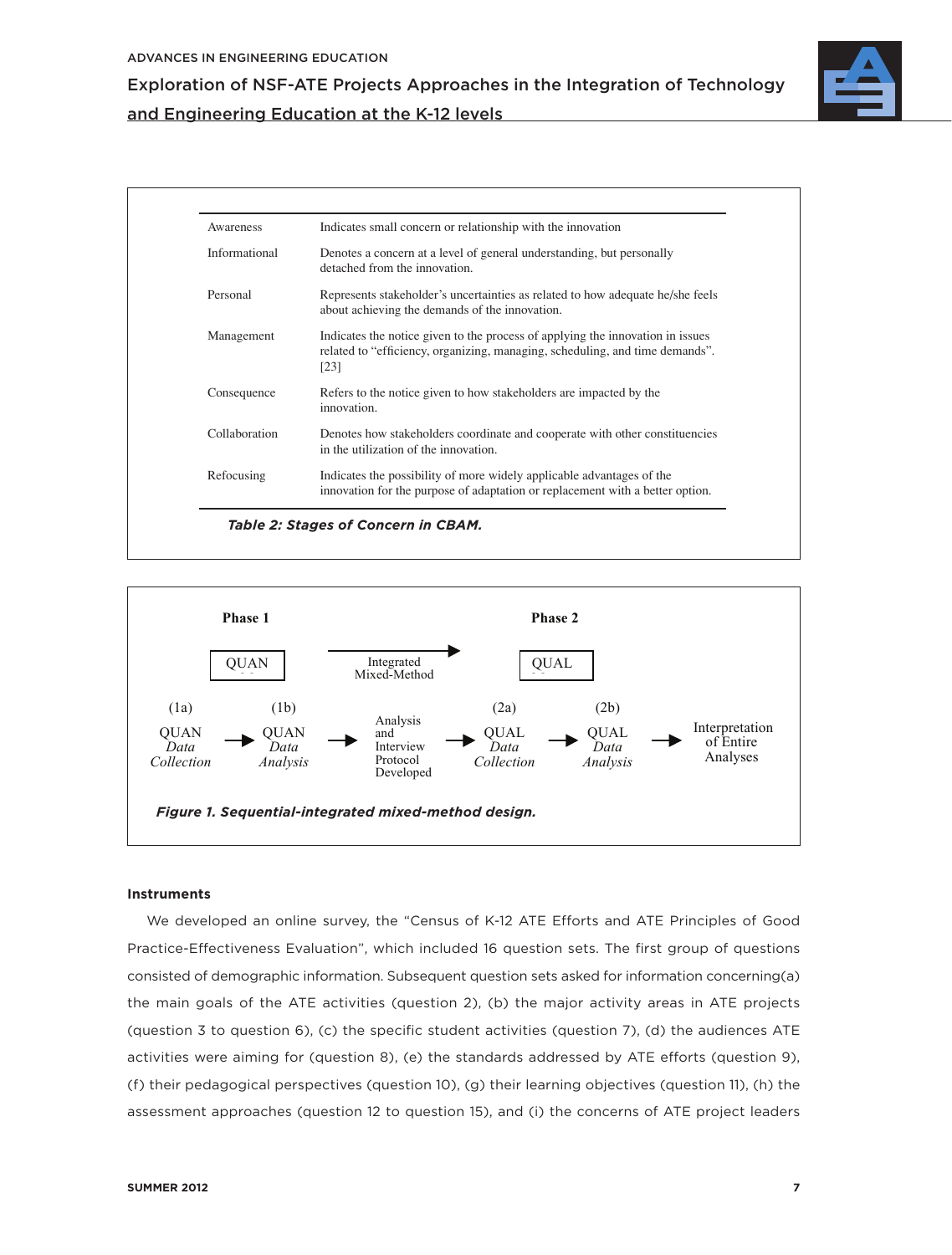

(question 16). A number of questions were arranged in ranked order so respondents could select items and assign importance at the same time. Question two, for example, asked, "What are the most important goals of your activities targeted towards K-12 individuals or K-12 institutions?" The answer options consisted of a matrix, with six items on the rows and six levels of importance in the columns (from most important to least important), where respondents could only select one level of importance within the matrix. In addition, most question sets included open-ended sections for the case of options not included in the multiple-choice format.

Confidentiality was maintained and all participants provided informed consent allowing us to use their responses for research. Five participants were selected for interviews via a telephone conversation. Follow-up interviews served the purpose of expounding on the diverse responses provided to the online survey.

#### **GOALS AND RESEARCH QUESTIONS**

The goals of this study were to:

- a. Construct a knowledge base of K-12 technology and engineering education efforts in ATE active awards that would serve as a foundation for further investigations.
- b. Develop a "road map" via the survey reports that would inform ATE awardees and other interested parties about implications for both practice and research.
- c. Inform ATE awardees about efforts and perceived success of other ATE awardees.

The overarching research questions of the study were:

- 1. How are Technology and/or Engineering Education incorporated in ATE-K-12 initiatives?
- 2. How is the effectiveness of these initiatives perceived by ATE representatives?
- 3. How are both technology and engineering education K-12 interventions and perceived effectiveness related?

#### **FINDINGS**

Quantitative analysis took place via (a) descriptive analysis of responses and (b) via correlations of survey results.

#### **Quantitative Analysis- Descriptive Analysis**

The question related to main goals of ATE activities yielded the results shown in Figure 2. The top two most important goals reported by ATE project/program leaders are related to providing pathways to increase the number of technicians and engineers for their own specific recruitment,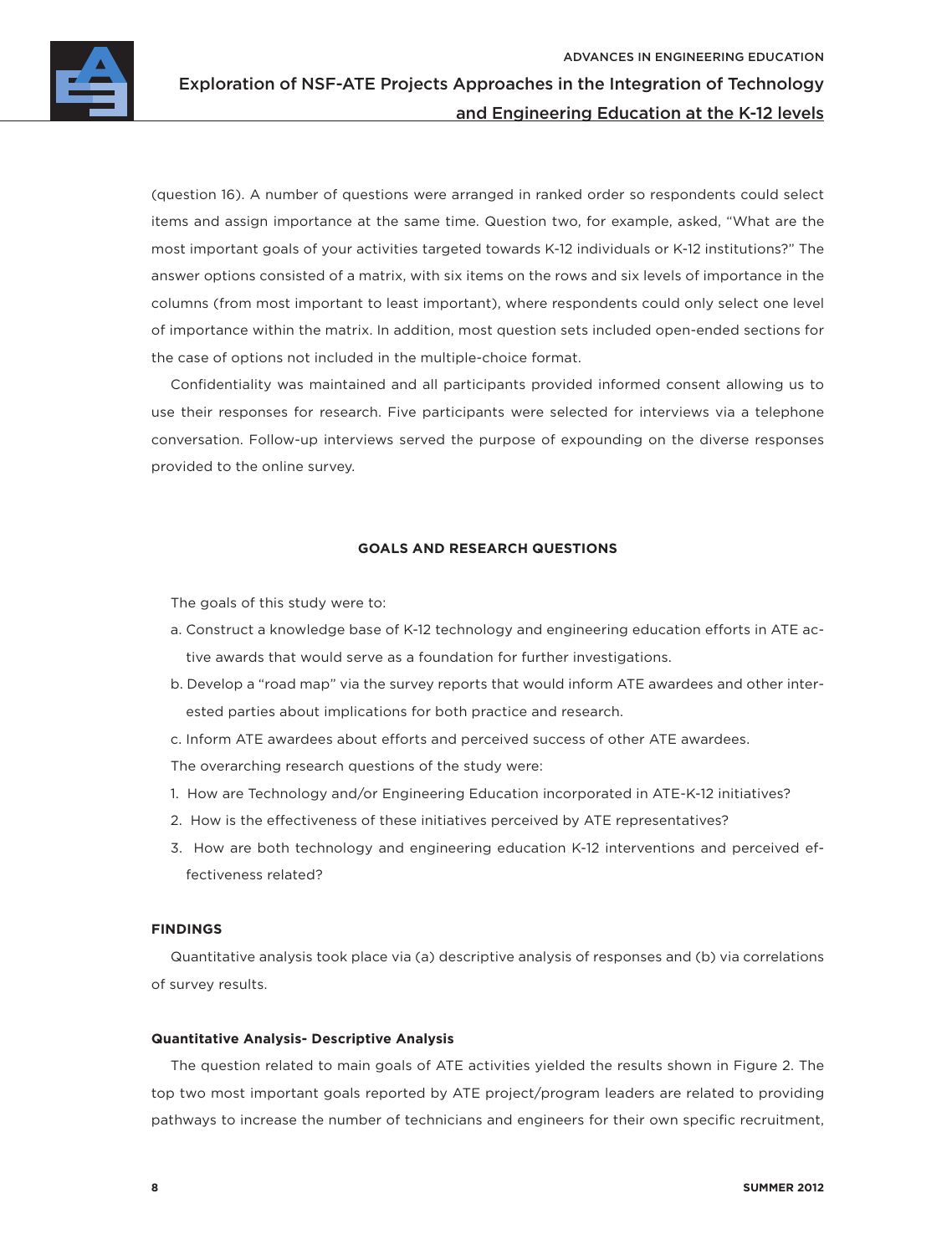

and the improvement of mathematics and science achievement of students. The open-ended section of the question gave opportunity to 13 participants to describe goals they thought were not provided in the choices. The majority of them were more specific in relation to content (e.g., "to better inform and train teachers, counselors and students about *careers in biotechnology*"). Two respondents provided different approaches to the question that had not been considered, one emphasizing the importance of increasing the diversity of the engineering professionals, and the other to "make people aware of technical jobs in our immediate area."

Question three to six focused on core activities of ATE projects. Results fell in three major activity areas: (a) professional development, (b) materials development, and (c) program improvement. The most populated area was professional development ranging from 100% to 25% of the project's activities (n=44). The second most populated area was materials development (n=43). The least populated area was program improvement (n=38). Question four was an open ended-question that requested information about the professional development activities and the target population. The majority of the responses fell in the category of in-service teachers with 34 respondents providing detailed information about their in-service professional development activities. Sixteen respondents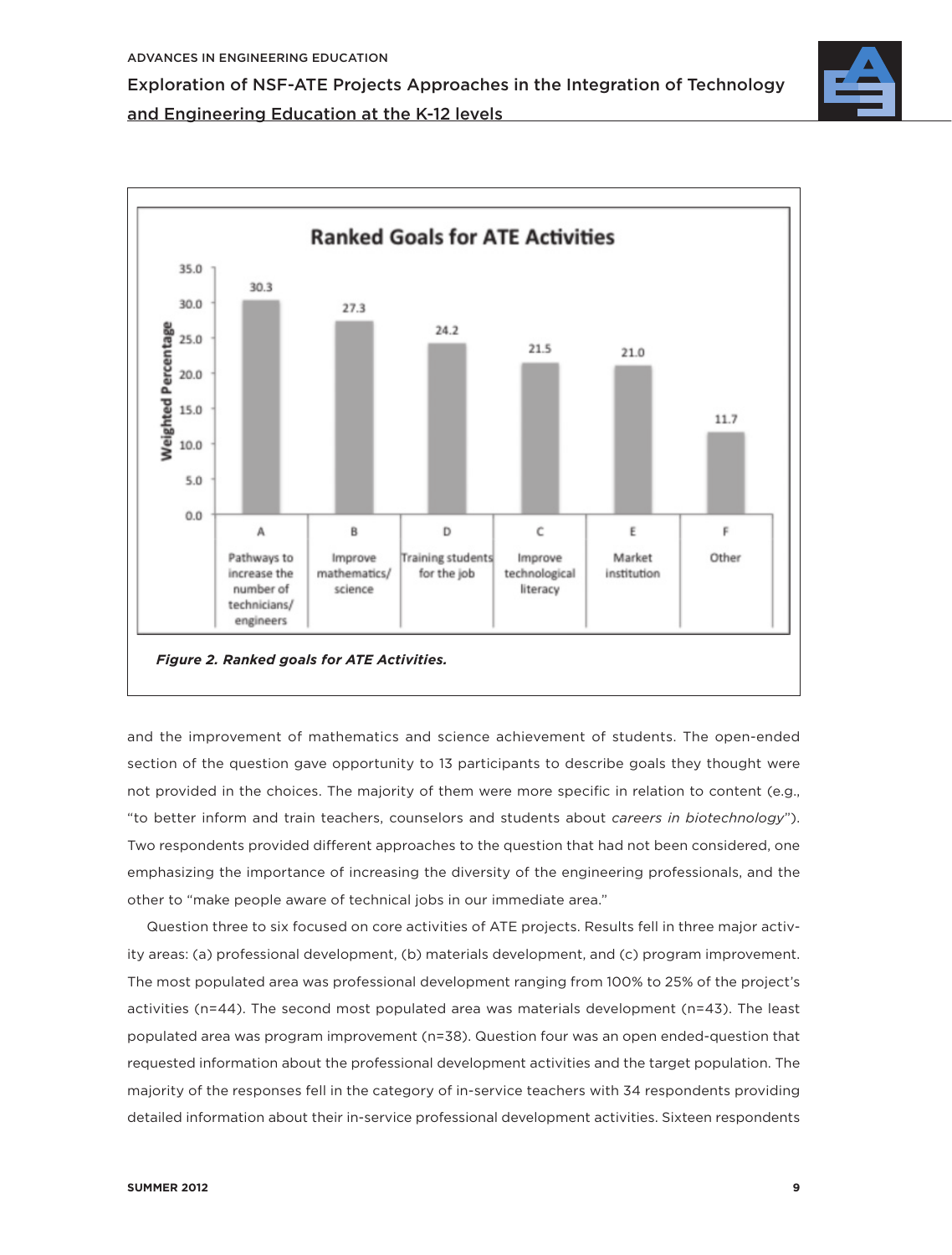

Exploration of NSF-ATE Projects Approaches in the Integration of Technology

### and Engineering Education at the K-12 levels



reported administrator professional development, while 21 described professional development activities for other audiences such as pre-service teachers.

Table 3 provides detailed information about the types of materials developed and their purpose, either informational or instructional (question 5). Most of materials selected were printed or webbased for informational purposes primarily. Other materials not included in the options referred to E-books, Blogs, or Twitter applications. It is important to note that although these materials could fall into the web-based category, respondents judged differentiation between them to be important.

Program improvement activities (question 6) were related to dual-credit activities (n = 25), internships or co-op ( $n = 9$ ), pre-service training ( $n = 14$ ), and others ( $n = 23$ ). Most reported activities fell into the category of dual-credit activities, and "other," in which many respondents included student activities.

Question 7 specifically asked to have the student activities ranked in order (see Figure 3). Presentations/Booths, Informational Campaigns, Workshops and Competitions were the most populated options whereas mostly experiential options such as visits to either College or Industry and Service Learning were mentioned least.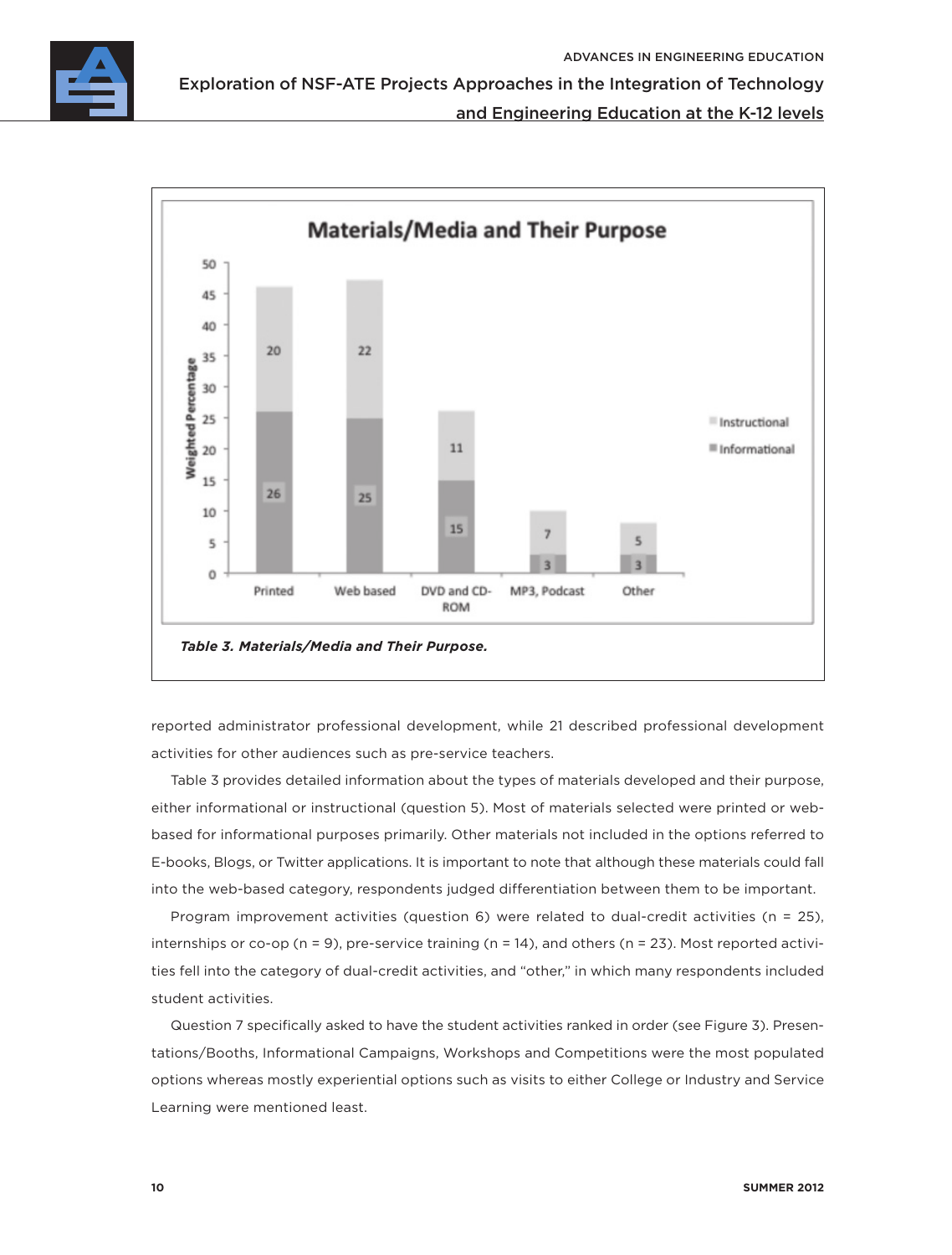



Question 8 focused on the audiences of the ATE activities and their rank (see Figure 4). As shown, students and teachers by far are the most ranked audiences. The least mentioned population was "other" (open-ended section of the question), which included community partners and business partners.

National and State Standards addressed in the ATE Project/Program Activities were asked in question 9. Not surprisingly, both National and State Standards in Science, Technology, Engineering, and Mathematics (STEM) were the most populated options.

Question 10 requested information about pedagogical considerations. It is important to note that due to the varied approaches to K-12 efforts, the lexicon presented in these pedagogical considerations was taken directly from the award abstracts as published in the National Science Foundation website. Since National Science Foundation organizes a conference of ATE awardees each year, it was assumed that ATE representatives understood these concepts and were at least familiar with the definitions of the terminology. Figure 5 shows the results in which Hands-on and Project Based Learning options have the highest frequencies. Answers in "other" consisted predominately of variations of project-based learning.

Specific learning objectives of learning activities were requested in question 11 via checkboxes that allowed respondents to select as many objectives as they deemed applicable (see Figure 6).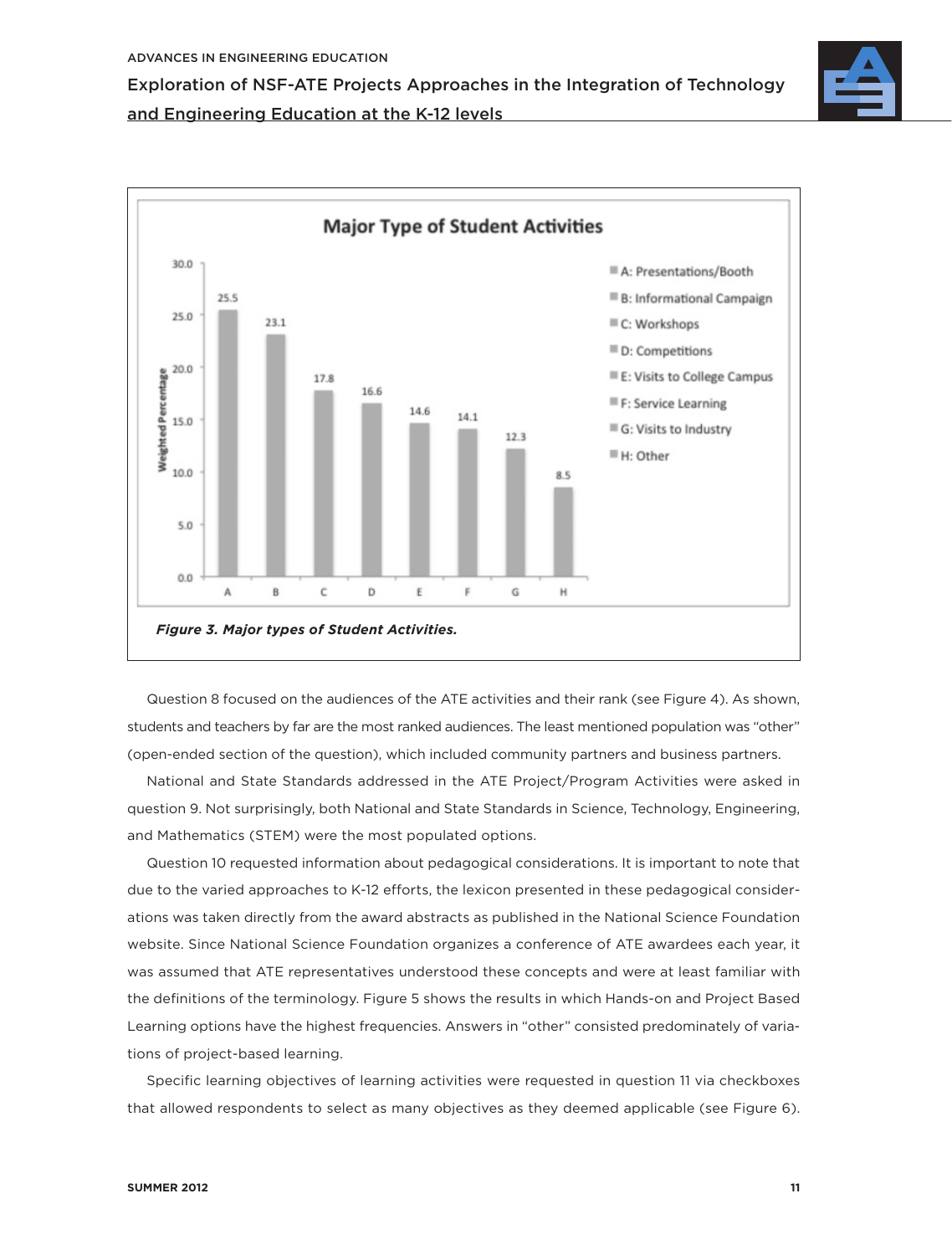

Exploration of NSF-ATE Projects Approaches in the Integration of Technology

and Engineering Education at the K-12 levels



The most frequently mentioned learning objective was to improve the understanding of careers. However, all options were highly considered (with more than 15 respondents).

Questions 12 to 15 were related to assessment. Question 12 focused on the audiences assessed. Students (n=27) and teachers (n=25) at the K-12 levels were the center of assessment, leaving college populations (n=10) and administrators (n=2) as the minimum. The type of outcomes assessed (question 13) resulted in attitudes (n=25) and knowledge (n=26) as the main areas and performance (n=14) as the least. The type of assessment is presented in Figure 7, which shows that Pre-Posttests, Posttest only, and Teacher Interviews were the types of assessment most selected. The instruments most used by ATE projects/programs were (a) external evaluator selected instrument (n=8), (b) instruments developed by own ATE personnel (n=16), and (c) standardized instruments or instruments developed by other projects (n=20).

In the areas of concern and based on the Concerns Based Adoption Model[23], twelve items were explored. The items inquired as to what extent participants agreed with the Table 4 statements.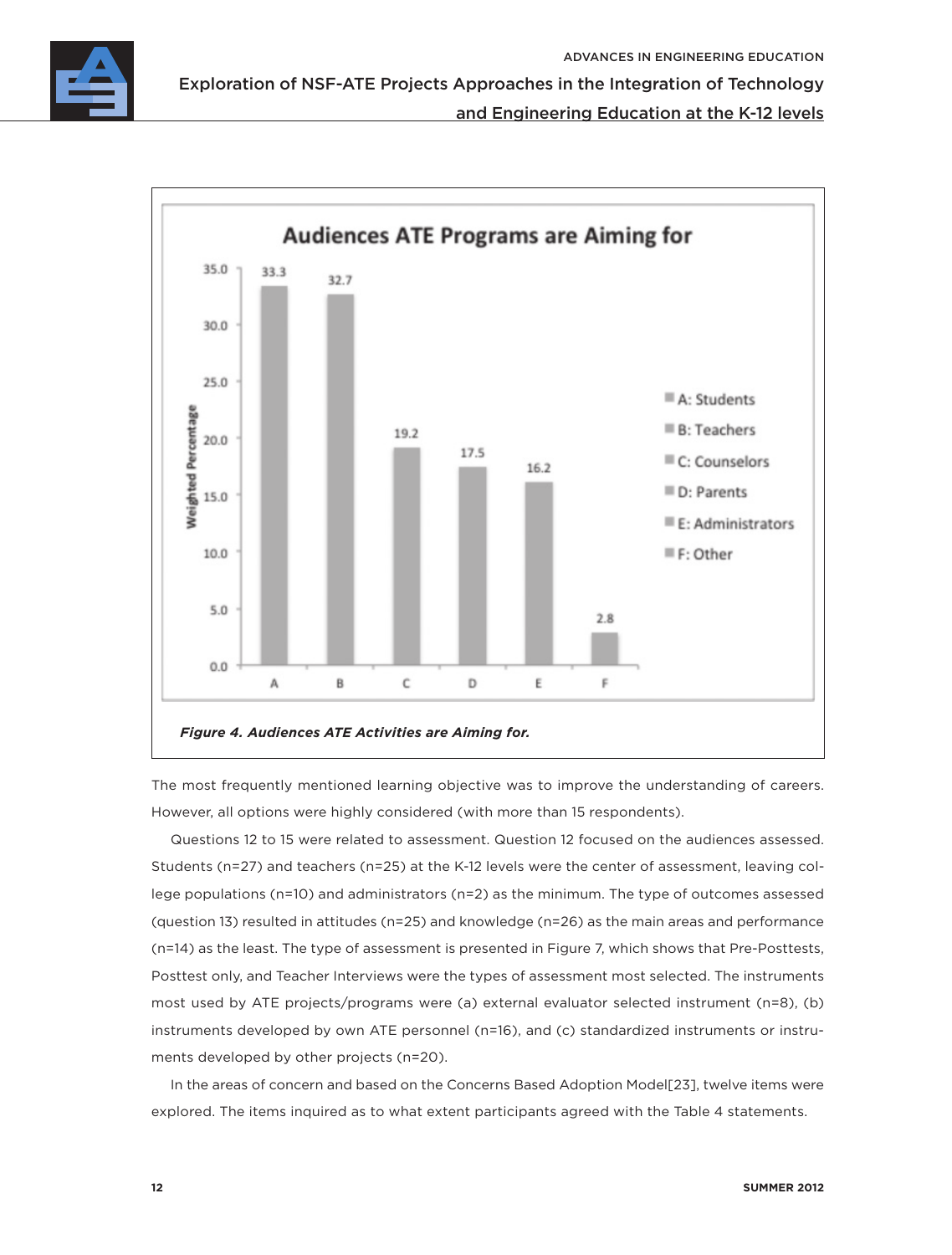



Table 4 shows that the concerns were concentrated on "supplement, enhance or replace K-12 activities", "coordination of efforts with others", and "evaluation."

#### **Quantitative Analysis-Correlation Analysis**

In order to find simple relationships between K-12 interventions and perceived success we focused on correlations. Since the survey questions involved ranked values, we were able to use the Spearman rho (ρ) correlation coefficient, which is special case of the Pearson r"[28]. We paid special attention to the resulting significant correlations between goals of the ATE activities (question 2) and selected variables. The selected variables included ATE student activities (question 7), pedagogical considerations (question 10), and concerns (question 16). Goals unfortunately (significantly) correlated little with the rest of the variables, including these three (student activities, pedagogical considerations, and concerns). Only the third goal (to improve technological literacy in the general public) significantly correlated with two student activities (after hours-college visits and informational campaigns at the 0.05 p-value) and with four pedagogical considerations (handson, field trips, lecture, and experiments at the 0.05 p-value). All correlations were positive, meaning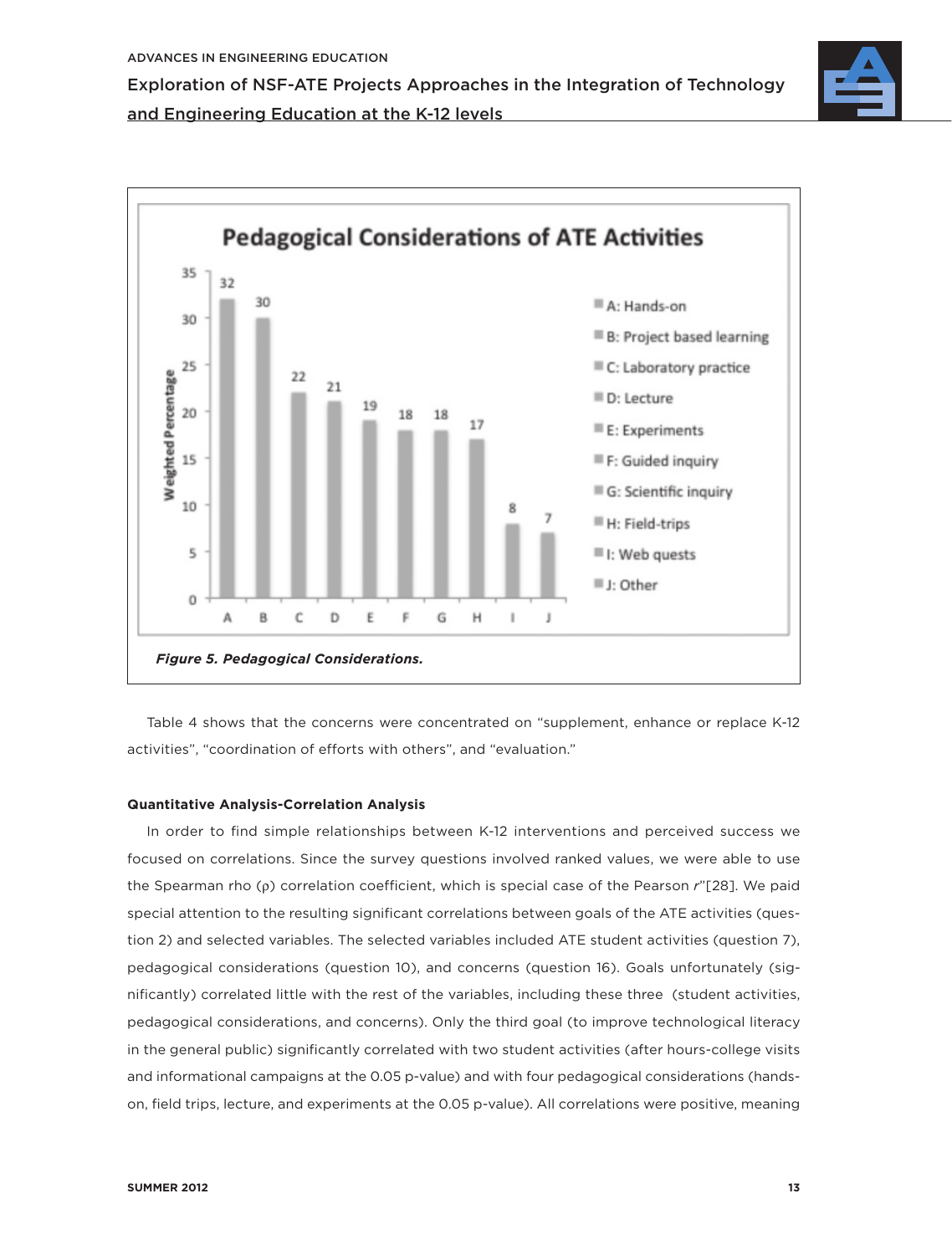

Exploration of NSF-ATE Projects Approaches in the Integration of Technology

## and Engineering Education at the K-12 levels



that the importance given to improve technological literacy in the general public was positively related (varying on the same direction, or in other words, increasing/decreasing together) with the importance given to after-hours college visits and informational campaigns. The same can be said of the pedagogical considerations; the importance provided to technological literacy was also positively related to the pedagogical considerations used when planning activities (hands-on, field trips, lecture, and experiments).

Among the mentioned four (goals, student activities, pedagogical considerations, and concerns), the variables most correlated were Concerns and ATE student activities. The corresponding correlation table is as follows (Table 5). As seen below, at the p-values of 0.01 and 0.05, respondents tended to assign higher values to their concerns in alignment with their ranking of student activities (emphasizing student workshops and information campaigns). These correlations are also positive.

On the other hand, almost all ATE student activities significantly correlated, again positively, with specific audiences; teachers, parents, and counselors at both p-values of 0.01 and 0.05. This can be interpreted as activities gaining rank similarly to selected audiences (teachers, parents, and counselors). In addition, many ATE student activities significantly correlated (positively) with learning objectives such as (a) inform the public, (b) improve self-confidence in STEM, (c) improve the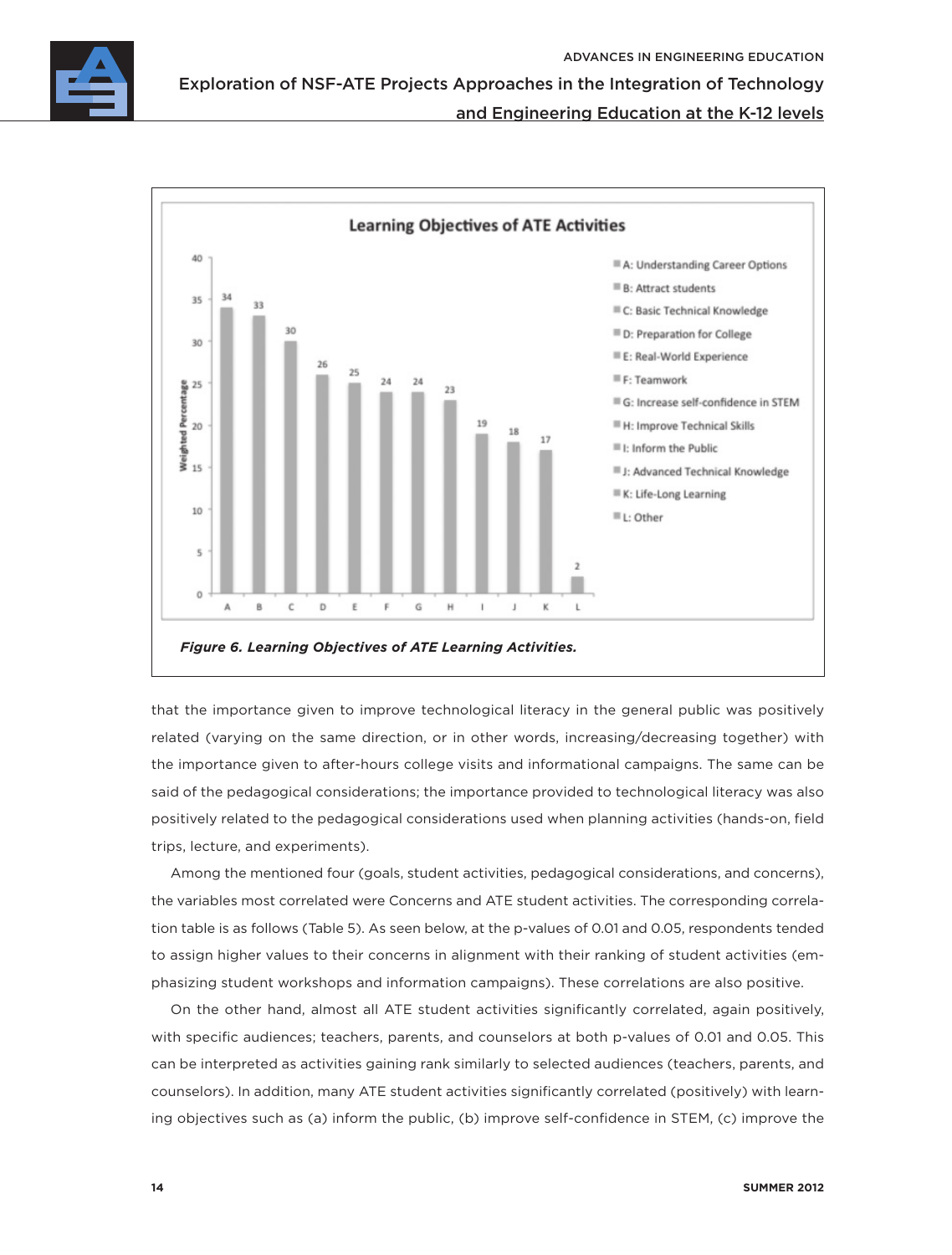



understanding of career options in technological fields, (d) attract students to technology related careers, and (e) expose to real-world environments (again at p-values of 0.01 and 0.05). This means that activities such as after school hours, informational campaigns, and service learning were selected in a manner similar to the mentioned learning objectives.

Pedagogical considerations showed significant positive correlation with specific learning objectives such as (a) improve the understanding of career options in technological fields, (b) improve life-long learning skills, (c) expose real-world environments, and (d) preparation for community college/college. This indicates that respondents selected project based learning, hands-on, lecture, and experiments in a manner similar to the way they selected the aforementioned learning objectives.

#### **Qualitative Analysis**

Five participants were interviewed for the purpose of expounding upon the responses provided to the survey. Invitations to participate in interviews were sent to 15 survey respondents. The 15 respondents were selected based on their answers (or lack thereof) to the survey; meaning that the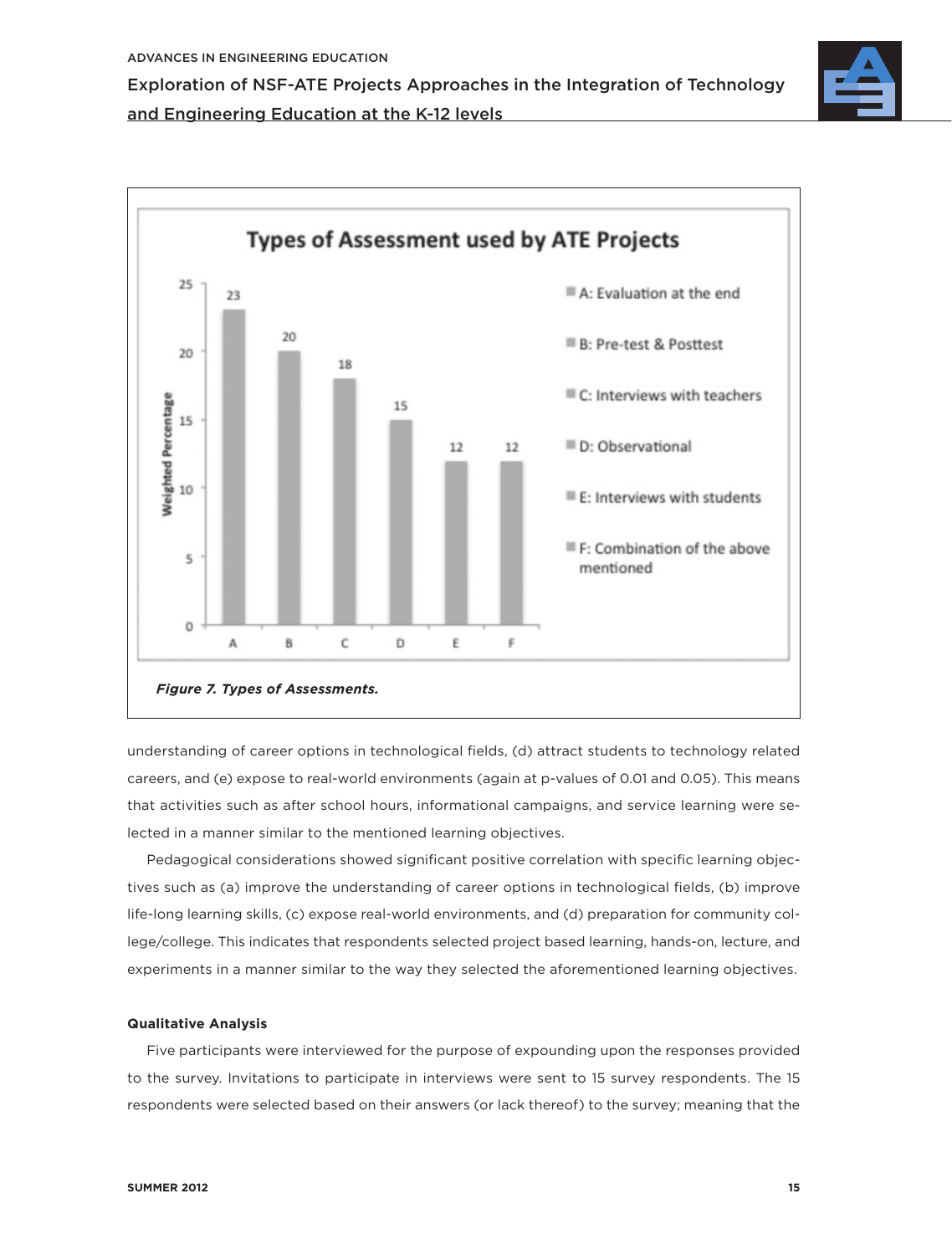

| I am concerned about determining how to supplement, enhance, or replace the K-12<br>activities                          | 12.5%  |
|-------------------------------------------------------------------------------------------------------------------------|--------|
| I am concerned about coordinating my efforts with others to maximize the K-12 activities'<br>effects                    | 12%    |
| I am concerned about the evaluation of the impact of the K-12 activities                                                | $11\%$ |
| I am more concerned about other ATE activities in our project                                                           | $9\%$  |
| I am concerned about the coordination of K-12 tasks and people since it is taking too much<br>of my time                | 7.5%   |
| I am concerned about my inability to manage all that the K-12 activities require                                        | 7.5%   |
| I am concerned about knowing who will make the decision in the new system once getting<br>involved with K-12 activities | 7%     |
| I am not concerned about K-12 activities                                                                                | 5.5%   |
| I am concerned I have very limited knowledge of K-12 activities                                                         | 5.5%   |
| I am concerned about discussing the possibility of getting involved in K-12 activities                                  | 5.5%   |
| I am concerned about knowing the effect of getting involved in K-12 activities in my<br>professional status             | $4\%$  |
| I am concerned because I now know of other K-12 approaches that might work better                                       | 2.5%   |

49 survey respondents were classified in two groups (strata), respondents who answered to all or the majority of survey questions and respondents who answered very few survey questions. Therefore the sampling technique for this part of the study can be considered "stratified sampling"[26], done on the basis of their varied approaches to the survey. The interviews' duration was 27 minutes in average and the interview protocol consisted of asking the reasons that motivated the original survey responses. The interviews were transcribed and analyzed using open coding[29] as the research analysis technique. Since these approaches were varied, it was interesting to find common themes among them.

#### **Community College Population**

Participant 1 and Participant 4 stressed the idea that community colleges serve disadvantaged populations or populations that are perceived as disadvantaged. In the words of Participant 4, "Our students typically don't come from families with a lot of money, and they are having to multitask and be very innovative in how they get their education." Participant 2 mentioned the importance of articulation with four-year institutions since the community colleges "have a very different approach and otherwise (without the articulation component) our students are at a dead-end field."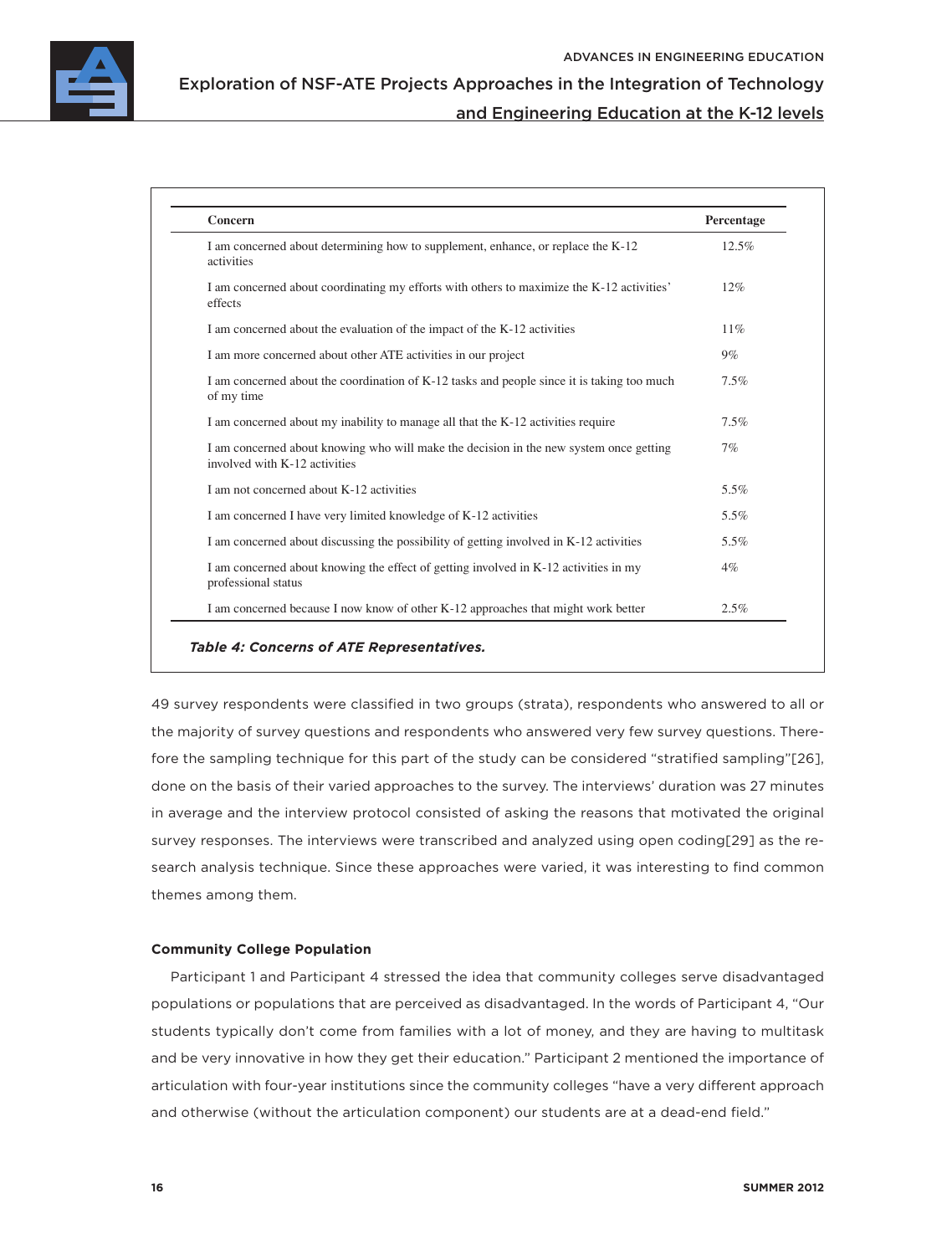

|                                                                                                           | А.<br>Student<br>Workshops | <b>B.</b><br>Student<br>Competitions | C. After<br>hours or<br>weekends<br>to College | D. After<br>hours or<br>weekends<br>to<br>Industry | Ε.<br>Information<br>Campaigns | F.<br>Presentations<br>and booths | G.<br>Service<br>Learning |
|-----------------------------------------------------------------------------------------------------------|----------------------------|--------------------------------------|------------------------------------------------|----------------------------------------------------|--------------------------------|-----------------------------------|---------------------------|
| 1. Not concerned<br>about K-12 activities<br>Correlation Coefficient                                      | $.508**$                   | $.367**$                             | $.406**$                                       | $.445**$                                           | $.459**$                       | $317*$                            | $.365**$                  |
| 2. More concerned<br>about other ATE<br>activities Correlation<br>Coefficient                             | .496**                     | .268                                 | $.455***$                                      | $.443**$                                           | $.469**$                       | $.294*$                           | $.436**$                  |
| 3. Concerned about<br>very limited knowledge<br><b>Correlation Coefficient</b>                            | $.534**$                   | $.348*$                              | $.333*$                                        | $.300*$                                            | $.587**$                       | $.460**$                          | $.385**$                  |
| 4. Concerned about<br>getting involved in K-12<br>activities Correlation<br>Coefficient                   | $.454**$                   | $.296*$                              | $.316*$                                        | .389**                                             | $.418**$                       | .233                              | $.354*$                   |
| 5. Concerned about the<br>effect in my professional<br>status Correlation<br>Coefficient                  | $.489**$                   | $.333*$                              | $.296*$                                        | $.415**$                                           | $.446**$                       | .213                              | .388**                    |
| 6. Concerned about<br>knowing who will make<br>decisions Correlation<br>Coefficient                       | $.567**$                   | $.377**$                             | $.314*$                                        | $.327*$                                            | $.316*$                        | .229                              | $.288*$                   |
| 7. Concerned about<br>inability to manage<br>all that K12 requires<br><b>Correlation Coefficient</b>      | $.537**$                   | .259                                 | $.319*$                                        | $.358*$                                            | $.447**$                       | .234                              | $.457**$                  |
| 8. Concerned of the<br>time that K12 activities<br>are taking from me<br><b>Correlation Coefficient</b>   | $.515**$                   | $.331*$                              | $.371**$                                       | $.330*$                                            | $.386**$                       | .254                              | $.408**$                  |
| 9. Concerned about the<br>evaluation of the impact<br><b>Correlation Coefficient</b>                      | $.552**$                   | $.395**$                             | $.400**$                                       | $.351*$                                            | $.530**$                       | $.373**$                          | $.410**$                  |
| 10. Concerned about<br>coordinating my efforts<br>with others Correlation<br>Coefficient                  | $.553**$                   | $.376**$                             | $.363*$                                        | .276                                               | $.357*$                        | .280                              | .277                      |
| 11. Concerned<br>about knowing other<br>approaches that might<br>work better Correlation<br>Coefficient   | $.596**$                   | $.419**$                             | $.419**$                                       | $.448**$                                           | $.421**$                       | .264                              | $.376**$                  |
| 12. Concerned about<br>how to supplement,<br>enhance, or replace<br>activities Correlation<br>Coefficient | $.456**$                   | $.310*$                              | .195                                           | .269                                               | $.374**$                       | .176                              | .231                      |

\*\*. Correlation is significant at the 0.01 level.

\*. Correlation is significant at the 0.05 level.

*Table 5: Concerns and ATE Student Activities Correlation Table.*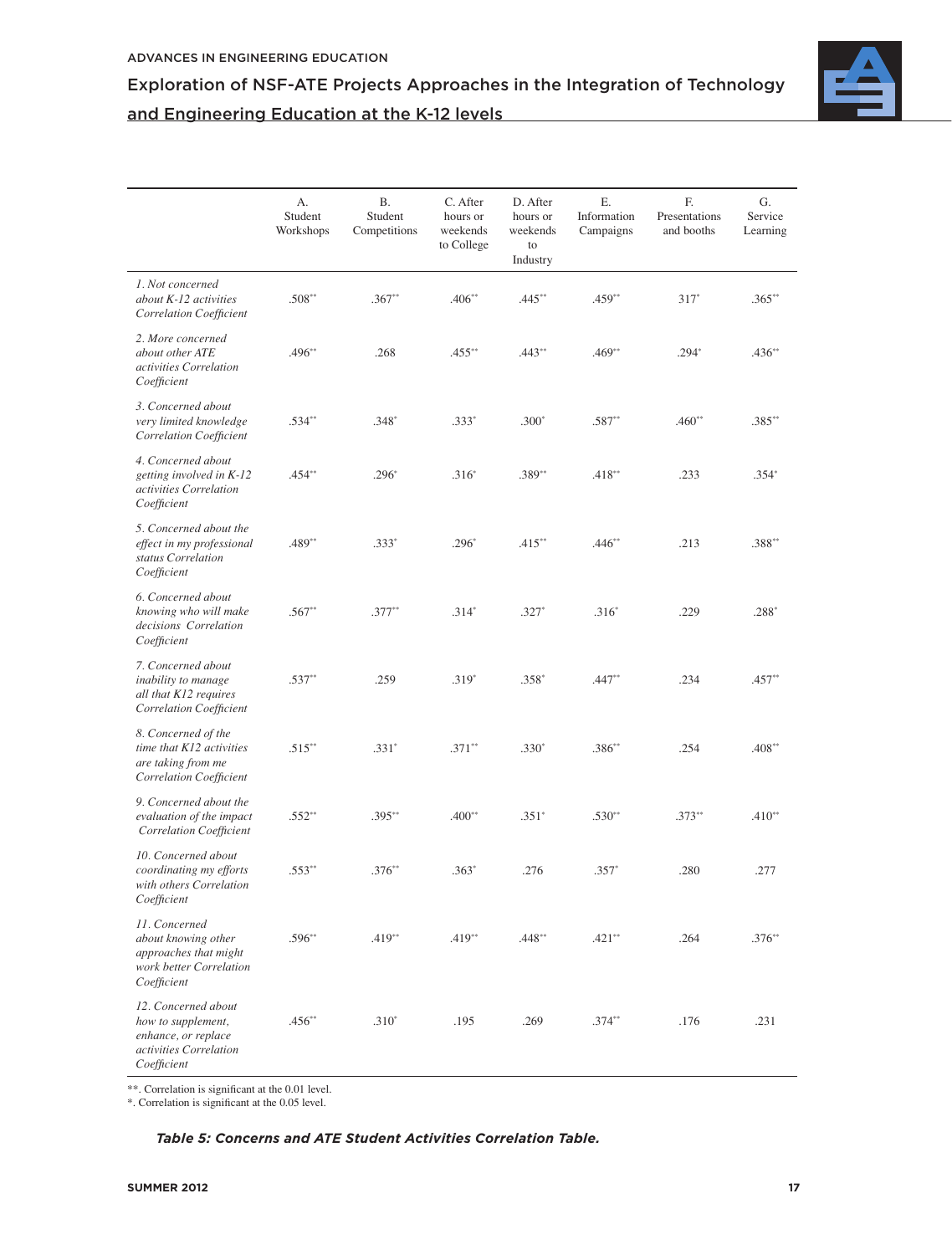

#### **Pathways to increase the number of Engineers and Technicians.**

The five interviewees, including the two participants who had not responded to the majority of the online survey questions, focused on the goal of providing pathways to increase the number of technicians and engineers as the force behind their funded activities. As Participant 5 stressed, "We don't have enough people in the pipeline, so we made the case that we believe in starting at middle school to get students interested in those types of pathways."

#### **Concerns in Evaluation.**

As in the case of the online survey, concerns were centered in the evaluation aspect of the ATE projects/programs. Participant 4 voiced his concerns in the following manner:

We're working with community colleges primarily all over the United States and then I think it's hard for us to measure the impact we're having because we're so spread out and we're kind of pretty low level for a mature center now; we're at a pretty low level of funding from the NSF so we don't have a lot of money to spend, you know, paying evaluators to go out and look at these things.

#### **DISCUSSION**

This research study demonstrates that, as presented in the introduction and as in the case of the majority of K-12 initiatives of the literature review, community colleges funded under the NSF ATE program are engaged in a variety of K-12 outreach activities focused mainly on providing pathways to increase the number of STEM workers. In a similar trend, the second and third most important goals of these activities are (a) to improve science and mathematics, and (b) to improve technological literacy.

Expounding on the ATE-Survey, [9] the majority of ATE activities fall into the category of professional development focused on in-service teachers. This is followed by the category of materials development, specifically printed and web-based (table 3), for information purposes (above instructional purposes). This reveals that a large proportion of the materials developed by ATE awardees have been created for information rather than instruction. The K-12 program improvement activities also align with the ATE Survey and reveal that most of them are concentrated on dual-credit courses, internships or co-op, and pre-service training.

The ATE student activities, which are almost as prevalent as the ATE teacher activities (figure 4), concentrate on workshops, competitions, visits to industry, and service learning (figure 3) informed by STEM national and state standards, as the majority of other K-12 initiatives.

Pertaining to the issue of pedagogical considerations, it was notable that most ATE project representatives have interest and knowledge in new approaches to technology and engineering education, namely, "hands-on" activities, project based learning, or even guided inquiry (figure 5).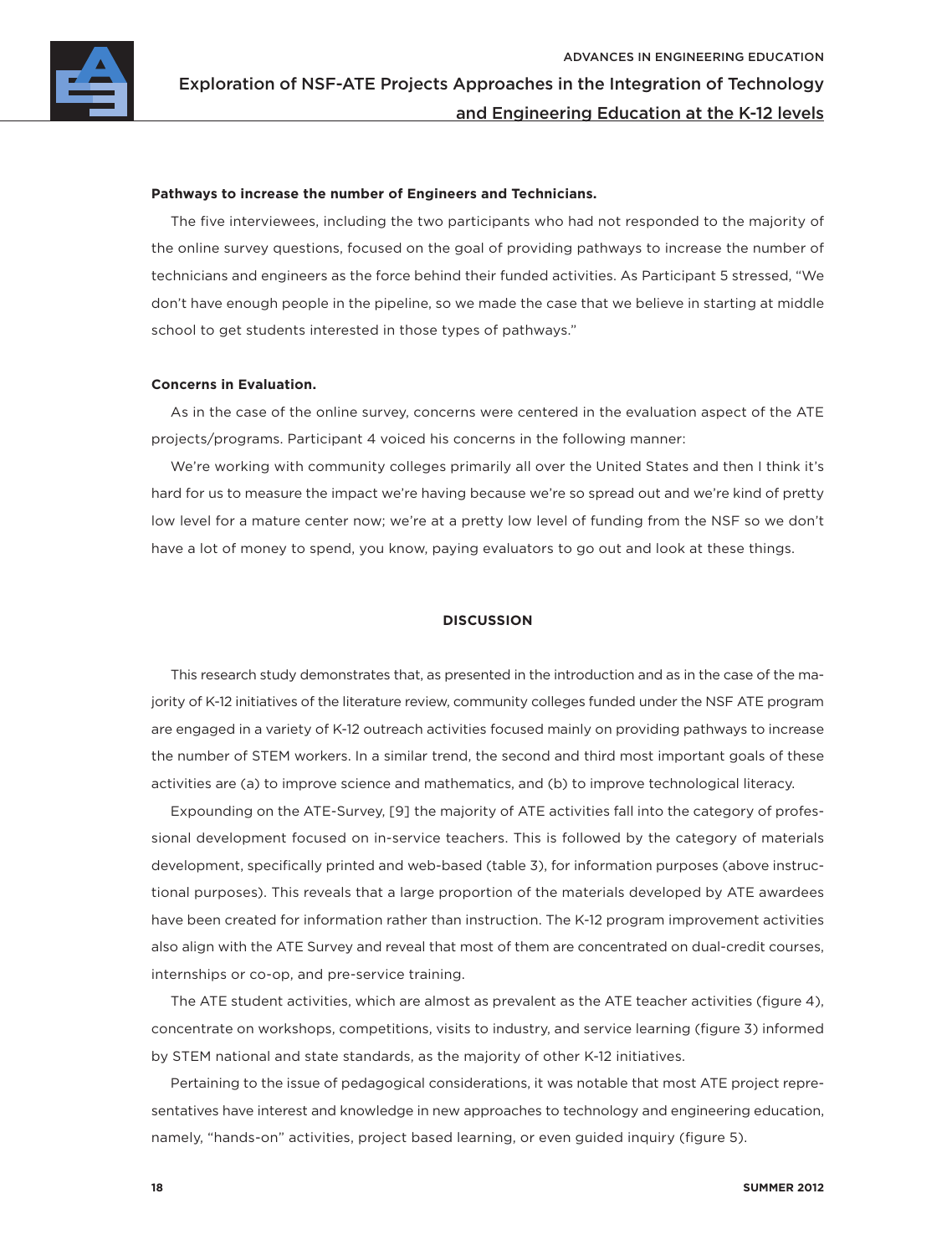

The issue of assessment focuses primarily on students and teachers, by concentrating on attitudes and knowledge rather than performance. The most important instrument of assessment is standardized instruments or instruments developed by other projects. Moreover, less than 45% of projects utilized validated instruments, either self-validated or provided by other projects and external evaluators. These findings prove the need to increase the emphasis on research that ATE-NSF program policies have been recently highlighting.

The findings on concerns, where evaluation, coordination with others, and supplement, enhancement or replacement K-12 activities are the most highly expressed concerns (table 4), indicate that ATE leaders are at stages of "refocusing", "management" and "consequence" in the stages of concern model (table 2). They also indicate that further research is necessary in order to explore the reasons for dissatisfaction/concern.

Analyses of relationships among variables show that, although the student activities align or are consistent with audiences, learning objectives, and concerns; the expressed goals are not. As mentioned before, these goals involve (a) the pathways to increase the number of technicians/engineers, (b) improvement of mathematics and science achievement, (d) training students for prospective jobs, and (d) improvement of technological literacy, among others. The implication is that although activities, targeted audiences, learning objectives, and concerns are related, ATE projects seem not to "connect" with the overarching goals. In this sense, the conceptual framework that informed the goals, taken from an extensive literature review in the K-12 technology and engineering education areas for four-year colleges, seem not to have been recognized by ATE . Custer, Loepp, and Martin[21] show that PIs lack confidence in their abilities to write proposals. A lack of knowledge about K-12 literature might be one source of this lack of confidence, which might reflect the gap of knowledge in goals and the correlation results.

#### **LIMITATIONS/CONCLUSIONS**

This research study addressed questions on how National Science Foundation funded ATE projects engage with the K-12 educational system. The stratified sampling strategy employed asked each ATE project to identify a representative to answer the questions of the survey and interview protocol. The lack of representation by different stakeholders of the same project can be seen as a limitation, although the researchers trust to have received an authoritative or at least representative answer from participants. A second limitation can be seen in the use of pedagogical or instructional terminology, which the survey itself did not define. Since we borrowed the lexicon from NSF, which used the exact same terms in annual PI meetings and reporting requirements, we presume ATE personnel is at least familiar with the terminology.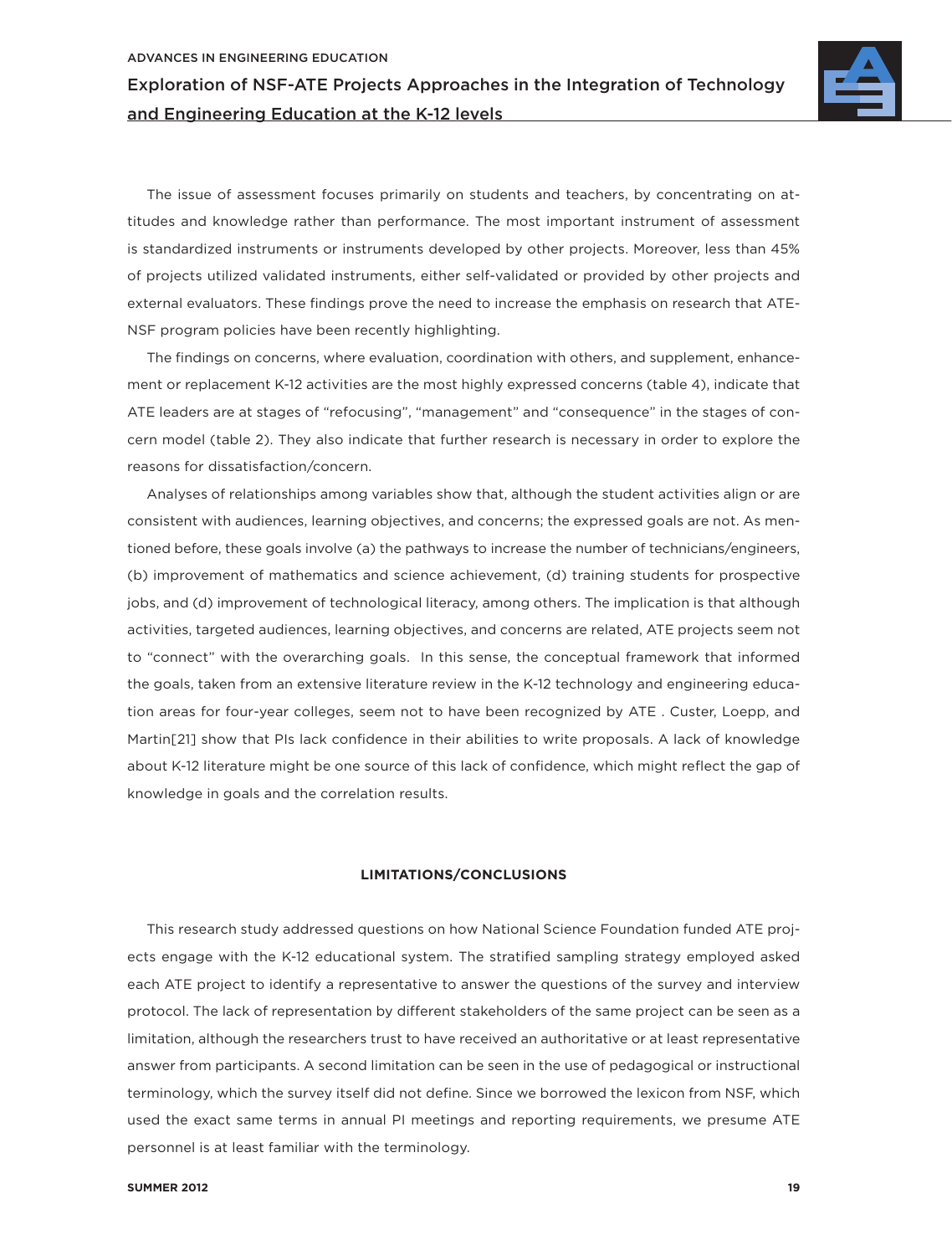

The Advanced Technological Education Program at the National Science Foundation is a well-established program that reflects the need to prepare a work-force ready to take on national challenges. Results show a lack of leaders' and projects' preparedness to engage in state-of-the-art K-12 education and education evaluation. Although innovate approaches such as project based learning or guided inquiry are part of the pedagogical approaches of a selected group of awardees, evidence of consistent literature search, assessments (of populations and aspects), and comprehensive summative evaluations are missing. As the case of four-year institutions, these relevant aspects show disconnection with the investment and interest the nation is providing to K-12 engineering and technology education.

Clear directions for improved K-12 outreach involve broadening the populations of interest, mainly administrators and parents, with activities and research conducive to engage these groups and show impact. It also involves development of more instructional materials and instructional activities (instead of informational), utilizing the pedagogical consideration that principal investigators are clearly familiar with. The assessment of these materials and activities could lead to a much stronger involvement of P-12 students and teachers and a deeper understanding of how community colleges are influencing the engineering and technician pipeline.

The results about concerns of ATE awardees show a clear direction for improvement. The need of principal investigators more "research- capable" is evident and the ATE program as well as ATE applicants could greatly benefit from an investment in this direction. More research in the area of ATE projects could lead the community to improved evaluation and enhanced K-12 outreach. Therefore, as the objective of the current study states, authors expect that this report would inform ATE awardees and other interested parties about implications for practice and research.

#### **ACKNOWLEDGEMENT**

The authors would like to thank the Institute for P-12 Engineering Research and Learning, INSPIRE, at Purdue University-School of Engineering Education, for the support given to this work.

#### **REFERENCES**

[1] National Academy of Engineering. (2004). *The Engineer of 2020: Visions of Engineering in the New Century.*  Washington, D.C.: The National Academies Press.

[2] Wulf, W.A. (1998). The urgency of engineering education reform.*The Bridge*, *28,* 1, 4–8.

[3] National Academy of Engineering (2005). *Educating the Engineer of 2020: Adapting Engineering Education to theNew Century.* Washington, D.C.: The National Academies Press.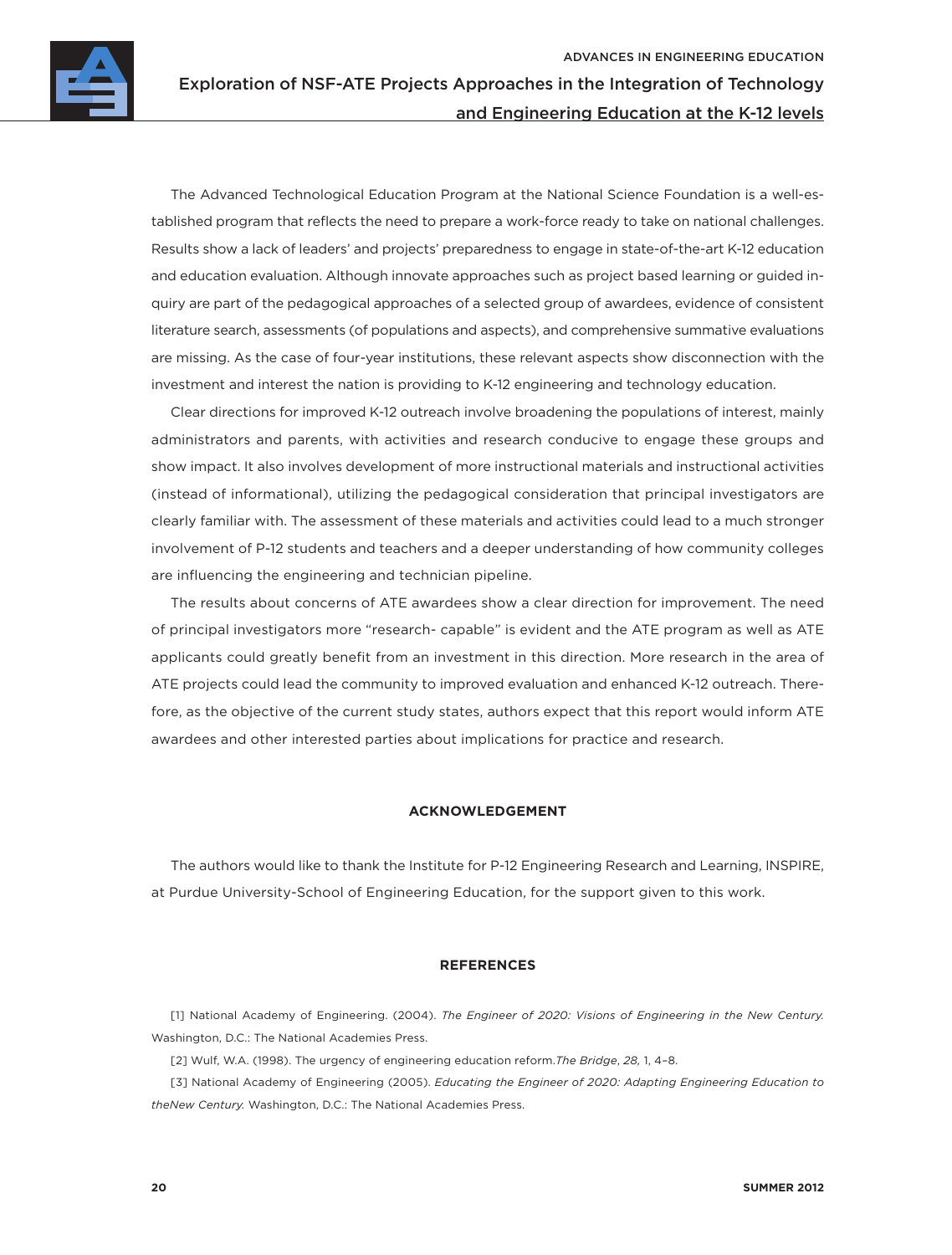

[4] Lawson, W.D. (2004). Professionalism: The golden years. *Journal of Professional Issues in Engineering Education and Practice, 130,* 1, 26–36.

[5] Lang, J.D., Cruse, S., McVey, F.D., & McMasters, J. (1999). Industry expectations of new engineers: A survey to assist curriculum designers. *Journal of Engineering Education, 87*, 43–51.

[6] Evans, D.L., Beakley, G.C., Crouch, P.E., & Yamaguchi, G.T. (1993). Attributes of engineering graduates and their impact on curriculum design. *Journal of Engineering Education*, *83,* 203–211.

[7] National Science Foundation. (2008). *Award Abstract #0702853 Advancing Technology Literacy and Skills (ATLAS) of Elementary Educators*. Arlington, VI. Retrieved February 2008 from http://www.nsf.gov/awardsearch/showAward. do?AwardNumber=0702853

[8] National Science Foundation. (2008b). *Award Abstract #0404552 Pathways to Teaching*. Arlington, VI. Retrieved February 2008 from http://www.nsf.gov/awardsearch/showAward.do?AwardNumber=0402552

[9] Western Michigan University-The Evaluation Center. (2009). *ATE Survey 2008*. Kalamazoo, MI. Retrieved June 2009 from http://www.wmich.edu/evalctr/ate/survey2008.htm

[10] Mendoza-Diaz, N.V., and Cox, F.M. (2008). Overview of engineering education assessment at the Preschool-12th grade levels. Proceedings of the American Society for Engineering Education 2008. Pittsburgh, Pennsylvania.

[11] Swift, T., Watkins S.E. (2004). An engineering primer for outreach to K-4 Education. *Journal of STEM Education 5* (3&4), 67–76.

[12] Kesidou, S., Koppal, M. (2004). Supporting goals-based learning with STEM outreach. *Journal of STEM Education 5* (3&4), 5–16.

[13] Rogers, C. and Portsmore, M. (2004). Bringing engineering to elementary school. *Journal of STEM Education 5*  (3&4), 17–28.

[14] Diefes-Dux, H. A., Bowman, K., Zawojewski, J.S., Hjalmarson, M. (2006). Quantifying Aluminum Crystal Size Part 1: The Model-Eliciting Activity. *Journal of STEM Education 7* (1&2), 51–63.

[15] Bachman, N., Bischoff, P.J., Gallagher, H., Labroo, S., Schaumloffel, J.C. (2008). PR2EPS: Preparation, recruitment, retention and excellence in the physical sciences, including engineering. A report on the 2004, 2005 and 2006 science summer camps. *Journal of STEM Education 9* (1&2), 30–39.

[16] Zhe, J., Doverspike, D., Zhao, J., Lam, P., Menzemer, C. (2010). A high school bridge program: A multidisciplinary STEM research program. *Journal of STEM Education 11* (1&2), 61–68.

[17] Bailey, T. R., &Matsuzuka, Y. (2003). Integration of vocational and academic curricula through NSF Advanced Technological Education Program (ATE). Paper presented at "Accountability for Education Quality" in the *2003 Annual Meeting of the American Educational Research Association (AERA)*. Chicago, IL.

[18] Lawrenz, F., Gullickson, A., & Toal, S. (2007). Dissemination: Handmaiden to evaluation use. *American Journal of Evaluation, 28(*3), 275–289.

[19] Lawrenz, F., Keiser, N., & Lavoie, B. (2003). Sustaining Innovation in Technological Education. *Community College Review, 30*(4), 47–64.

[20] Zinser, R. W., &Hanssen, C.E. (2006). Improving access to the Baccalaureate. *Community College Review, 34*(1), 27–43.

[21] Custer, R.L., Loepp, F., & Martin, G.E. (2000). NSF funded projects: Perspectives of project leaders. *Journal of Technology Education, 12*(1), 61–74.

[22] Ibid, 73.

[23] Hall, G,E., &Hord, S.M. (2006). *Implementing change: Patterns, principles, and potholes*. (2nd ed.). Boston, MA: Pearson/Allyn& Bacon.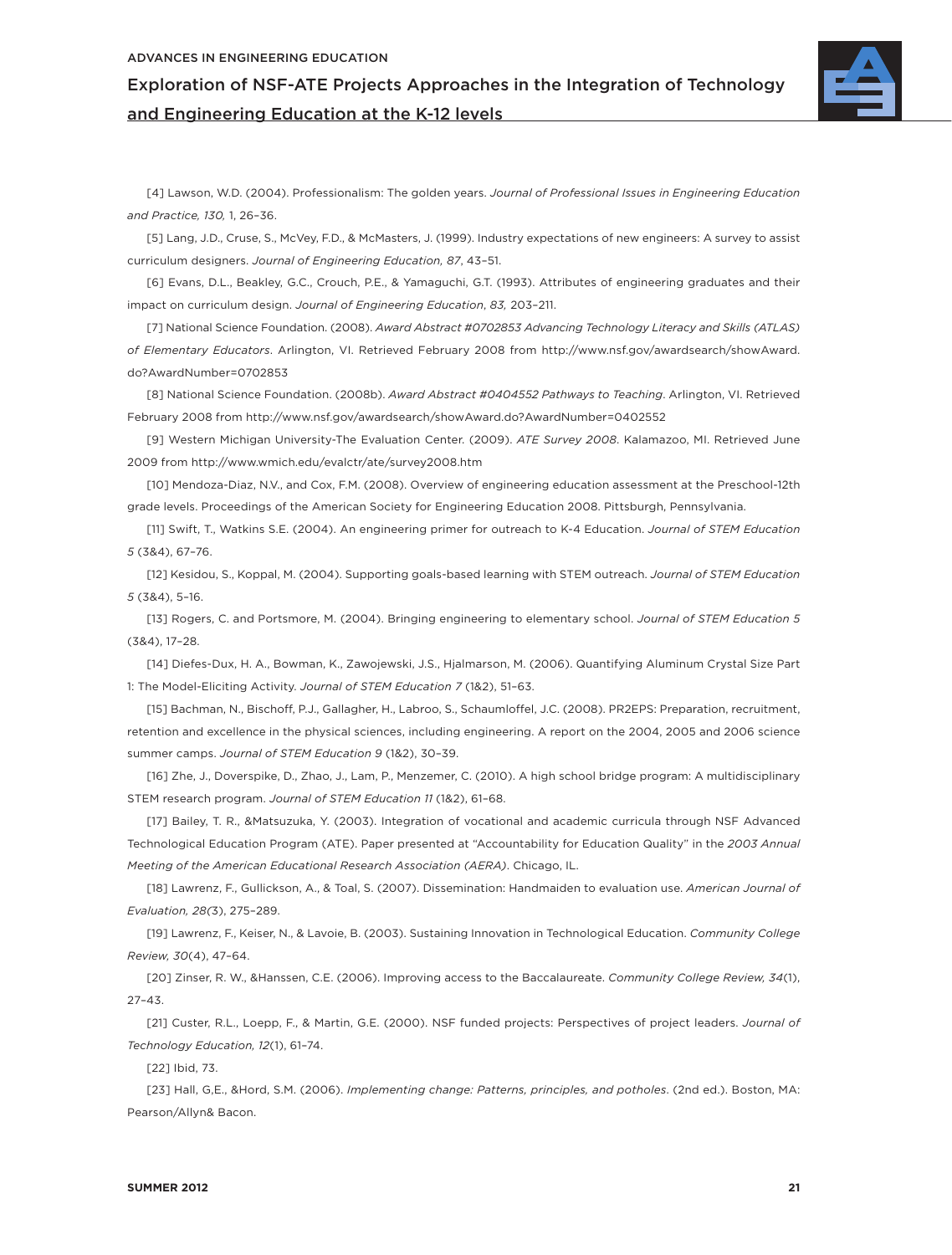

[24] Hall, G.E., Wallace, R.C., & Dossett, W.A. (1973). *A developmental conceptualization of the adoption process within educational institutions*. Austin, TX: University of Texas, Research and Development Center for Teacher Education.

[25] Hall, G.E., & Hord, S.M. (1987). *Change in schools: Facilitating the process*. Albany, NY: State University of New York Press.

[26] Clark, V.L. P., & Creswell, J. W. (Eds.). (2008). The mixed methods reader. Thousand Oaks, CA: Sage.

[27] Creswell, J.W. (2002). *Educational research*: *Planning, conducting, and evaluating quantitative and qualitative research.* Upper Saddle River, NJ: Merrill/Prentice Hall.

[28] Hinkle, D., Wiersma, W., & Jurs, S. (2003). *Applied statistics for the behavioral sciences* (5 ed.) Boston, MA: Houghton Mifflin Company. (p. 112).

[29] Strauss, A.L., Corbin, J. M. (1998). *Basics of qualitative research: Techniques and procedures for developing grounded theory*. Thousand Oaks, CA: Sage.

#### **AUTHORS**



**Johannes Strobel** is Director of INSPIRE, Institute for P-12 Engineering Research and Learning and Assistant Professor of Engineering Education & Learning Design and Technology at Purdue University. He received his M.Ed. and Ph.D. in Learning Technologies from the University of Missouri-Columbia, USA. NSF and several private foundations fund his research. His research and teaching focuses on policy of P-12 engineering, how to support teachers and students' academic achievements through engineering learning, the measurement and support the change of 'habits of mind', particularly in regards to sustainability and the use of cyber-infrastructure to sensitively and resourcefully provide access to and support learning of complexity.